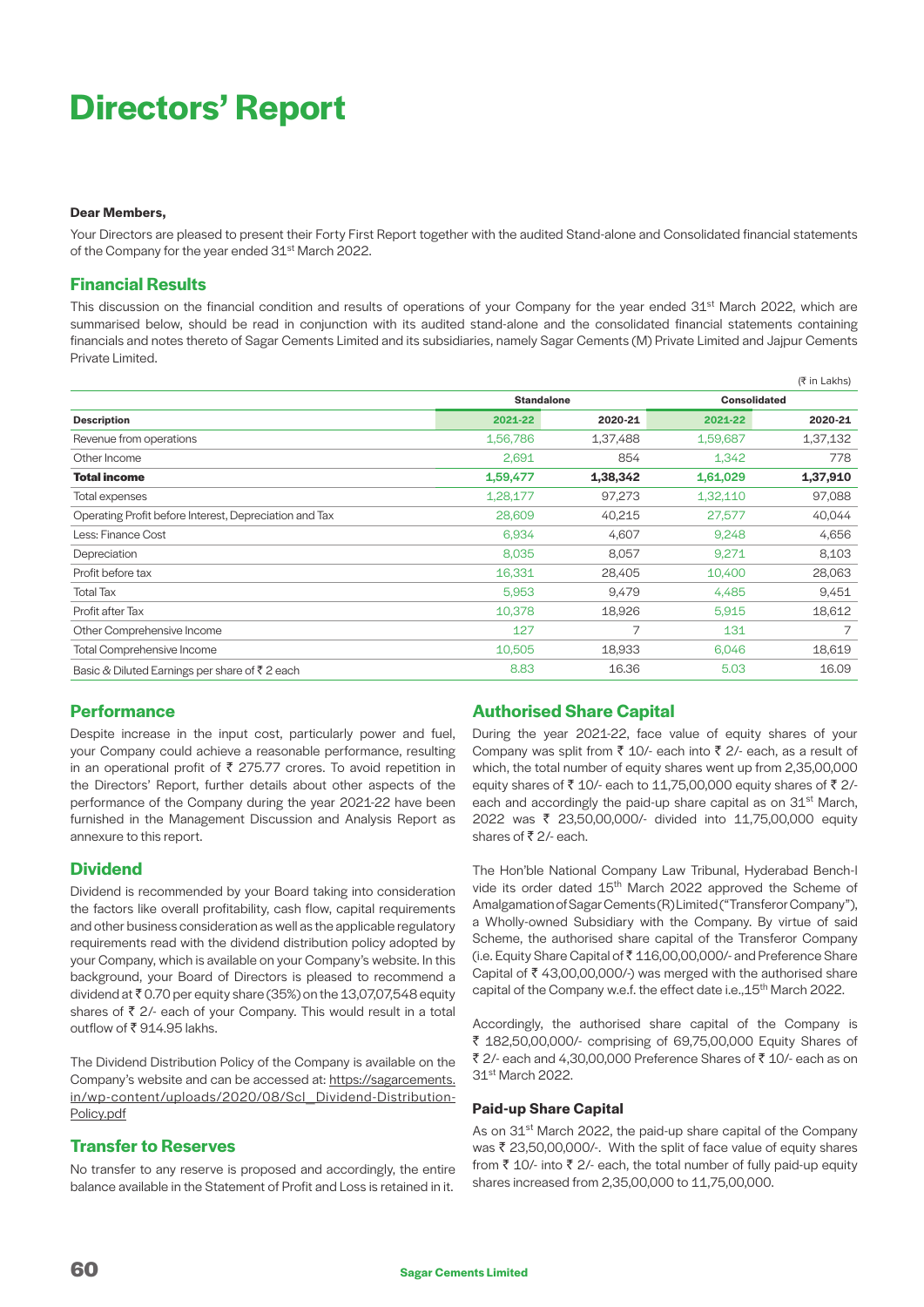Pursuant to the approval accorded by the shareholders, at their Extra-ordinary General Meeting held on 23rd April 2022, the Securities Allotment Committee of the Board at their meeting held on 7<sup>th</sup> May, 2022 has since allotted 1,32,07,548 equity shares of  $\bar{\tau}$  2/- each at a premium of  $\bar{\tau}$  263/- per share on a preferential basis aggregating to  $\bar{\tau}$  350 crores to M/s. PI Opportunities Fund-I, Scheme II, an Alternative Investment Fund registered with SEBI under SEBI (Alternative Investment Fund) Regulations, 2012. This amount is proposed to be utilised by your Company for expanding its operations through organic and inorganic means, apart from meeting its incremental working capital requirements and for other general corporate purposes. With this allotment, the paid-up share capital of your Company is ₹ 26,14,15,096/- divided into 13,07,07,548 equity shares of  $\bar{z}$  2/- each.

#### **Utilisation of Funds Raised through Issue of Non Convertible Debentures**

During the financial year 2021-22, your Company issued and allotted on a private placement basis 25,000 Secured Redeemable Non-Convertible Debentures (NCDs) of face value of ₹ 1,00,000/-(Rupees One Lakh only) each, aggregating to  $\bar{\tau}$  250,00,00,000/-(Rupees Two Hundred and Fifty Crores only). The funds raised through NCDs have been utilised to meet general business requirements, addressing working capital needs as well as expansion of business activities.

#### **Subsidiaries, Joint Ventures and Associate Companies**

In the year 2015 your Company acquired the entire equity stake in BMM Cements Limited, which has since been re-named as Sagar Cements (R) Limited. This wholly-owned subsidiary has a cement plant of 1.25 Million MTs per annum capacity along with a coal based captive power plant of 25 MW capacity in Gudipadu Village in Ananthapur District, A.P. With a view to achieving more synergy in the operations of your group as a whole, this subsidiary has since been merged with the holding company, Sagar Cements Limited.

As you may be aware, your Company had acquired majority stake in Satguru Cement Private Limited, which has since been renamed as Sagar Cements (M) Private Limited (SCMPL), to set-up a green field integrated cement plant of 1 MTPA capacity with a waste heat recovery plant in the State of Madhya Pradesh. This plant as well as the another wholly-owned subsidiary, Jaipur Cements Private Limited earlier acquired to set-up a 1.5 MTPA capacity grinding station at Jajpur in Odisha, have since commenced their commercial operations during the year 2021-22.

Salient features of the financials of the above mentioned two subsidiaries have been given in Form AOC-1 as Annexure-1 to this report.

Your Company does not have any Joint Ventures or Associate **Companies** 

The Board of Directors in their meeting held on 28<sup>th</sup> January, 2022, subject to necessary approvals, accorded their consent for the merger/amalgamation of M/s.Jajpur Cements Private Limited, a wholly-owned subsidiary company with the Company.

#### **Grinding Unit in Bayyavaram**

This grinding unit of your Company, located at Bayyavaram in Vizag District, with a capacity of 1.5 MTPA utilises the surplus clinker available at your plant in Mattampally, for grinding into slag cement to cater to the markets in South Odisha and North Coastal districts of Andhra Pradesh where, with the identification of Vishakhapatnam

and Kakinada in Andhra Pradesh and Bhubaneswar in Odisha, which are being developed as 'smart cities' under the Prime Minister's 'Smart Cities Mission'.

#### **Future Outlook**

The cement produced from your Company's plants is presently catering to the markets in Telangana, Andhra Pradesh, Karnataka, Maharashtra, Chhattisgarh, Odisha, Jharkhand, Madhya Pradesh, Tamil Nadu and Gujarat.

The cement demand during the financial year 2022 was around 350 million tonnes. The expected demand growth during the financial year 2023 is around 7 to 8%. This growth is expected to be driven by the Government's infrastructure and continued growth in rural housing and steady revival in urban demand.

While the financial year 2023 is likely to witness one of the highest capacity additions, most of it are grinding units, set-up to optimise costs more than adding supplies. Capacity utilisations is therefore expected to remain at around 65%.

However, we believe that the Central Government initiatives on the infrastructure, including proposal to allocate funds in the form of interest free loans to fund the PM Gati Shakti Scheme and other infrastructure projects and issue green bonds for projects would all help to drive cement demand.

Cement demand from the housing segment continues to have support from Central and State Governments under the affordable housing PMAY Scheme. This will be in addition to the regular demand from construction of new houses (due to population growth and increasing urbanisation and nuclearisation) and replacement / renovation of existing houses. Demand from urban housing, which was hit hard by the pandemic during the last couple of years, witnessed a mild recovery during FY22.

However, with the on-going Russia-Ukraine conflict, impacting input costs and constrained supply position as weather and environmental concerns in key producing countries such as South Africa, Indonesia and China, pose a serious challenge for the sector. Power and fuel costs, which were earlier expected to peak during second half of FY22, will now witness a sharp increase in FY23, as coal and pet coke prices hit new high in March 2022.

Thus, taking an overall view of the above, your Board is cautiously optimistic about the future outlook for your Company.

#### **Risk Management System**

While your Company is subject to normal external business risks that are associated with similar companies operating within the cement industry, your Company attaches utmost importance to the assessment of internal risks and the management thereof in all its dealings. Like any other dynamic business organisations, your Company is constantly on the lookout for identifying new opportunities to enhance its enterprise value. Keeping in view the need to minimise the risks associated with such efforts, every proposal of significant nature is screened and evaluated for the risks involved in it and then approved at different levels in the organisation before implementation.

With a view to overcoming the risk of dependence exclusively upon any particular marketing segment or region, your Company is trying to reach out to a wider section of its ultimate consumers and, as mentioned earlier, is looking for growth opportunities in other States, where infrastructure spending is set to get a boost.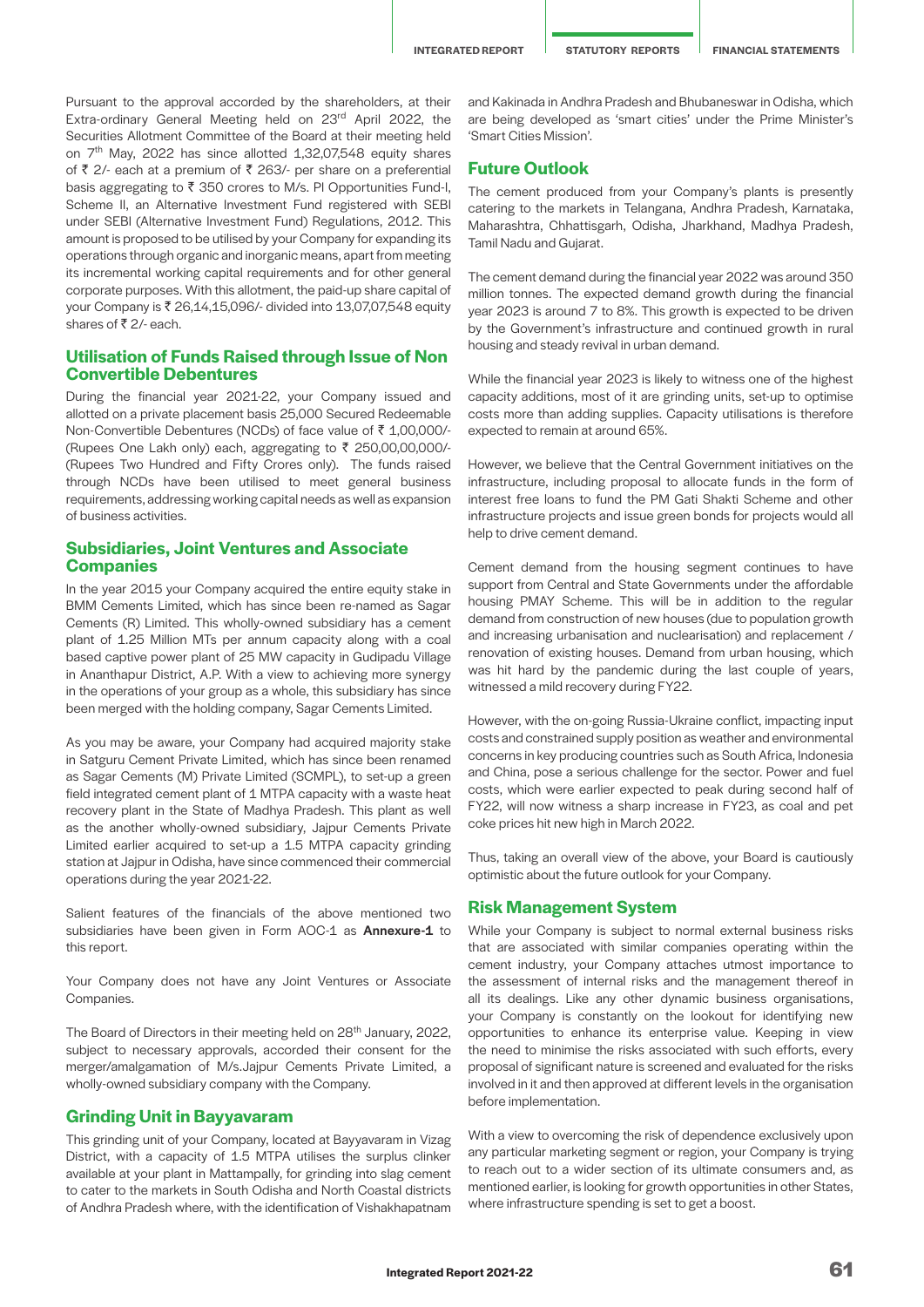Your Company has adequate system to manage the financial risks of its operations. The system is implemented through imposition of checks and balances on extending credit to the customers, audits like internal audit, statutory, cost and secretarial audit, all of which are periodically carried out through external firms, proper appraisal of major capital expenditure, adherence to the budget norms covering all areas of its operations and by adequate insurance coverage for the Company's facilities.

To focus on the risk management being followed by your Company, a committee has been formed exclusively for the purpose, in which, two members are independent directors.

Further details on this are available in the Management Discussion and Analysis Report.

# **Internal Control System and its Adequacy**

Your Board of Directors are satisfied with the adequacy of the internal control system currently in force in all major areas of operations of the Company, which is supported by an ERP and compliance management systems. The audit committee assists the board of directors in monitoring the integrity of the financial statements, reservations, if any, expressed by the Company's auditors including, the financial, cost, internal and secretarial auditors and based on their inputs, your board is of the opinion that the Company's internal controls are adequate and effective.

# **Human Resource Development and Industrial Relations**

Your Company continues to enjoy cordial relationship with all its personnel at its Plants, Offices and on the field.

Your Company is organising training programmes wherever required for the employees concerned to improve their skill. They are also encouraged to participate in the seminars organised by the external agencies related to the areas of their operations.

Your Company continues to focus on attracting and retaining competent personnel and providing a holistic environment where they get opportunities to grow and realise their full potential. Your Company is committed to providing all its employees with a healthy and safe work environment.

#### **Sexual Harassment**

Regarding the Sexual Harassment of Women at the work place (Prevention, Prohibition & Redressal) Act, 2013, your Company has an Internal Complaints Committee. No complaints were received or disposed off during the year under the above Act and no complaints were pending either at the beginning or at the end of the year.

Your Company has complied with the provisions relating to the constitution of Internal Complaints Committee (ICC). ICC is responsible for redressal of complaints related to sexual harassment and follows the guidelines provided in the policy. ICC has its presence at corporate office as well as at site locations.

# **Awards and Recognitions**

Your Company has already achieved ISO Certification ISO 9001:2015 for Quality Management System Standard, ISO 14001:2015 for Environmental Management System Standard, ISO 45001:2018 for Occupational Health and Safety Management System Standard and ISO 50001:2018 for Energy Management.

Your Company was awarded with "Best Management Award" in appreciation of providing local employment and providing skill development training for local newly qualified graduates at Mattampally unit by Ministry of Labour, Government of Telangana.

Your Company's Gudipadu Unit was awarded with "State level and Zonal level overall 2<sup>nd</sup> price for Mines Safety-2022" in appreciation of the Safety and other working parameters in Mines by Mines Safety Association, Karnataka under the aegis of Directorate General of Mines Safety, Government of India.

As the shareholders are aware your Company's Laboratory at its Plant in Mattampally is the recipient of the Accreditation by the National Accreditation Board for Testing and Calibration Laboratories (NABL), which is the sole accreditation body for testing and calibration laboratories under the aegis of Department of Science and Technology, Government of India.

# **Directors Responsibility Statement**

Pursuant to Section 134 (5) of the Companies Act, 2013, your board of directors, to the best of their knowledge and ability, confirm that:

- i. in the preparation of the annual accounts, the applicable accounting standards have been followed and there are no material departures;
- ii. the directors have selected such accounting policies and applied them consistently and made judgments and estimates that are reasonable and prudent so as to give a true and fair view of the state of affairs of the Company at the end of the financial year and of the profit of the Company for that period;
- iii. the directors have taken proper and sufficient care for the maintenance of adequate accounting records in accordance with the provisions of the Act for safeguarding the assets of the Company and for preventing and detecting fraud and other irregularities;
- iv. the directors have prepared the annual accounts on a going concern basis;
- v. the directors have laid down internal financial controls to be followed by the Company and such internal financial controls are adequate and operating effectively;
- vi. the directors have devised proper systems to ensure compliance with the provisions of all applicable laws and that such systems are adequate and operating effectively.

# **Directors and Key Managerial Personnel**

On recommendation of the Audit Committee and Nomination and Remuneration Committee, the Board of Directors in their meeting held on 1<sup>st</sup> July, 2021, re-appointed Dr.S. Anand Reddy as Managing Director and Shri S.Sreekanth Reddy as Joint Managing Director respectively for a further period of 3 years with effect from 31st October, 2021 and subsequently approval of shareholders was taken in the 40<sup>th</sup> AGM held on 28<sup>th</sup> July, 2021.

In accordance with the provisions of Section 152 of the Companies Act, 2013, Dr. S. Anand Reddy and Shri John-Eric Bertrand will be retiring by rotation at the ensuing Annual General Meeting and being eligible, offer themselves for re-appointment. Necessary resolutions seeking the approval of the members for the re-appointments have been incorporated in the notice of the annual general meeting of the Company.

In accordance with Clause 3.1 (a) of the Shareholders Agreement dated 25<sup>th</sup> March 2022 entered into between M/s.PI Opportunities Fund-I, Scheme II (Investor), the Company and the promoters read with Article 84 and 97 of the Articles of Association of the Company and in accordance with the Communication received from the said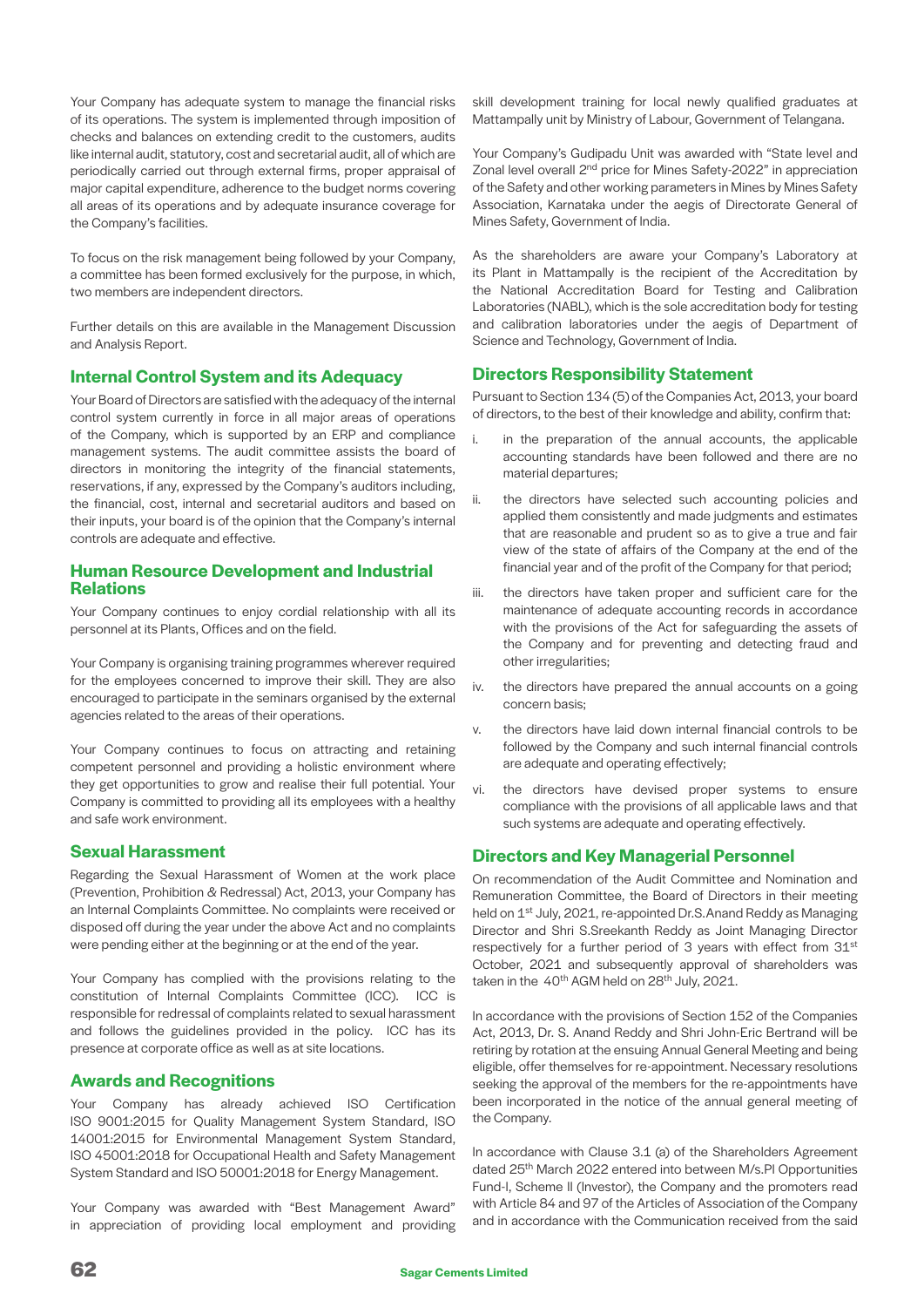Investor, Shri Madhavan Ganesan (DIN: 01674529) was appointed as an additional director on 11<sup>th</sup> May 2022 under Section 161 of the Companies Act, 2013 to act as Nominee Director of M/s.PI Opportunities Fund-I, Scheme II and that the said Shri Madhavan Ganesan will not be liable to retire by rotation. A suitable resolution has been included in the Notice of the Annual General Meeting seeking approval of the shareholders for the said appointment.

Excepting Mrs. S. Rachana, who is a director in Panchavati Polyfibres Limited and R V Consulting Services Private Limited, whose transactions with the Company have been reported under the related parties disclosure in the notes to the accounts, none of the other non-executive directors has had any pecuniary relationship or transactions with the Company, other than the receipt of sitting fee for the meetings of the Board and Committees thereof attended by them.

#### **Independent Directors Declaration**

The Company has received necessary declarations from all the Independent Directors of the Company in accordance with Section 149 (7) of the Companies Act 2013, that they meet the criteria of independence as laid out in Section 149(6) of the said Act and Regulation 16 (1) (b) of SEBI (Listing Obligations and Disclosure Requirements) Regulations, 2015 ("SEBI Listing Regulations"). There has been no change in the circumstances affecting their status as an Independent Director during the year.

The Independent Directors have also confirmed that they have complied with Schedule IV of the Companies Act, 2013 and the Company's Code of Conduct.

The Board of Directors is of the opinion that all the Independent Directors possess requisite qualifications, experience and expertise in industry knowledge and corporate governance and they hold highest standards of integrity.

#### **Number of Meetings of the Board**

During the year 2021-22, eight meetings of the board were held and the details of these meetings of the Board as well as its Committees have been given in the corporate governance report, which forms part of the Integrated Report.

#### **Credit Rating**

Details of Credit Ratings obtained by the Company have been given in the corporate governance report, which forms part of the Integrated Report.

#### **Policy on Directors' Appointment and Remuneration and Other Details**

The Company's policy on directors' appointment and remuneration and other matters provided in Section 178 (3) of the Companies Act, 2013 have been disclosed in the corporate governance report.

Under Section 178 (3) of the Companies Act, 2013, the Nomination and Remuneration Committee of the board has adopted a policy for nomination, remuneration and other related matters for directors and senior management personnel. A gist of the policy is available in the Corporate Governance Report.

# **Board Evaluation**

The Board of directors have carried out an evaluation of its own performance and of its committees as well as its individual directors, on the basis of criteria such as composition of the board / committee structure, effectiveness, its process, information flow, functioning etc.

#### **Auditors**

M/s. Deloitte Haskins & Sells, Chartered Accountants (FR No. 008072S), who were re-appointed as Statutory Auditors of the Company by the Shareholders at their 39<sup>th</sup> Annual General Meeting held on 9<sup>th</sup> September 2020 for a second consecutive term of 5 years will be holding their said office from the conclusion of the said Annual General Meeting till the conclusion of the 44<sup>th</sup> Annual General Meeting to be held in the year 2025, at such remuneration as may be mutually agreed between the Board of Directors of the Company and the said Auditors.

# **Auditors' Report and Secretarial Auditors' Report**

#### **Auditors' Report**

The auditors' report does not contain any qualifications, reservations or adverse remarks and it is an unmodified one.

#### **Secretarial Auditors' Report**

In accordance with Section 204 (1) of the Companies Act, 2013, the report furnished by the Secretarial Auditors, who carried out the secretarial audit of the Company under the said Section is given in the **Annexure-2**, which forms part of this report. There are no adverse remarks in the said report. Your Company has complied with the Secretarial Standards applicable for holding Board and General Meetings.

#### **Secretarial Standards**

Your Company has devised proper systems to ensure compliance with the provisions of all applicable Secretarial Standards issued by the Institute of Company Secretaries of India from time to time and that such systems are found to be adequate and operating effectively.

#### **Maintenance of Cost Records**

Cost records are required to be maintained by the Company under Section 148 (1) of the Companies Act, 2013. Accordingly, such accounts and records made and maintained.

#### **Cost Auditors**

M/s.Narasimha Murthy & Co., Cost Auditors (FR No.000042) have been appointed as Cost Auditors of the Company for the year ending 31<sup>st</sup> March 2023. A resolution seeking shareholders' approval for ratification of the remuneration payable to the said Cost Auditors has been included in the notice of the AGM. The reports submitted by the Cost Auditors are duly filed with the appropriate authorities under Section 148 of the Companies Act, 2013.

#### **Details in respect of frauds reported by Auditors under Section 143 (12) other than those which are reportable to the Central Government.**

No frauds were reported by the Auditors under Sub-Section 12 of Section 143 of the Companies Act, 2013 read with the Rules made there under.

#### **Particulars of Loans, Guarantees and Investments**

The particulars of loans, guarantees and investments have been disclosed in the financial statements at appropriate places.

#### **Transactions with Related Parties**

Information on transactions with related parties pursuant to Section 134 (3) (h) of the Companies Act, 2013 read with rule 8 (2) of the Companies (Accounts) Rules, 2014 are given in Annexure-3 in Form AOC-2 as part of this report.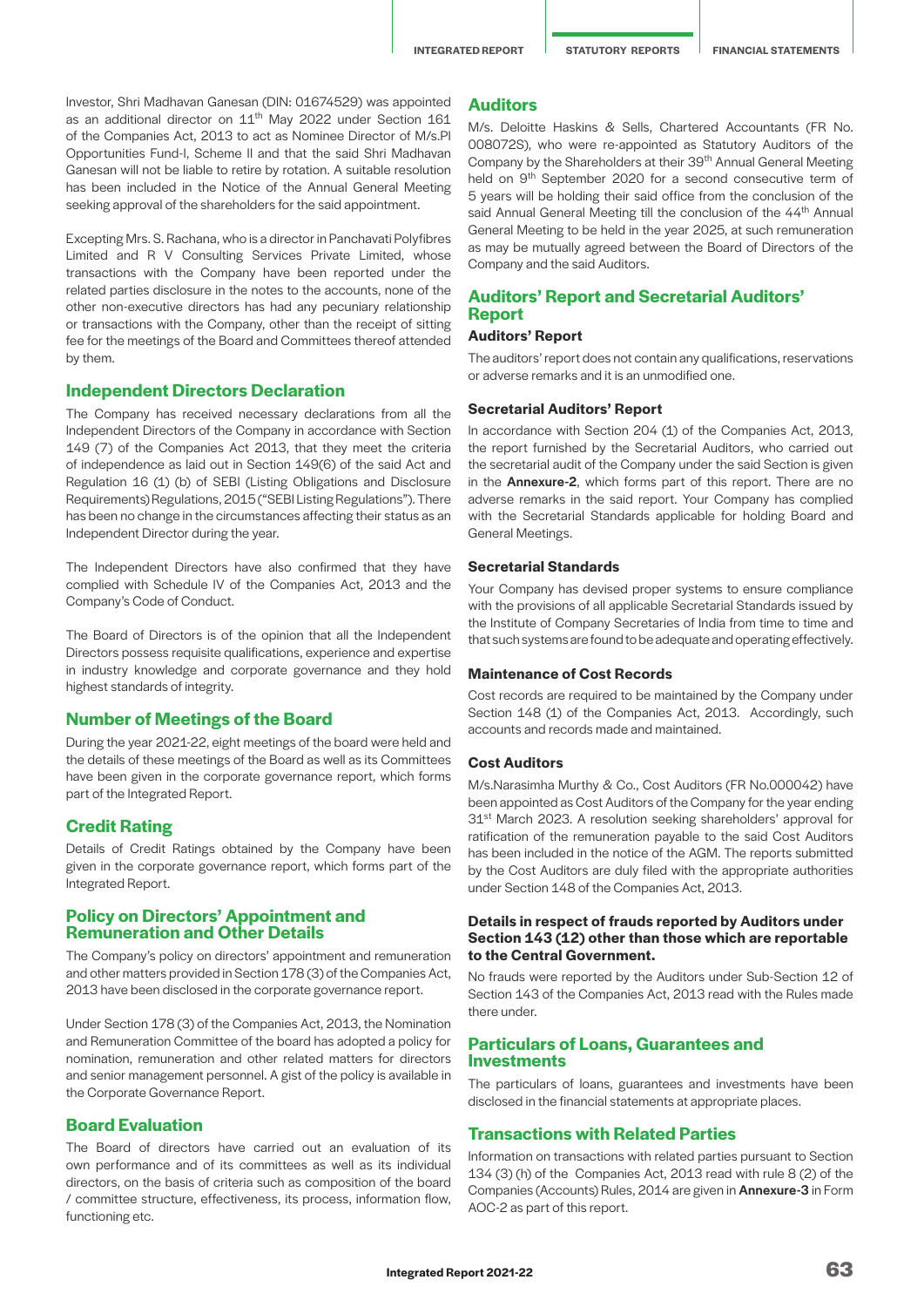All related party transactions entered into during the financial year were on an arm's length basis and in the ordinary course of business. There were no materially significant related party transactions entered into by the Company with the promoters, key management personnel or other designated persons that may have potential conflict with the interests of the Company at large. All related party transactions had prior approval of the Audit Committee and were later ratified wherever required.

During the year 2021-22 your Company had not entered into transactions with any person or entity belonging to its promoter / promoter group, which holds 10% or more shareholding in the Company.

# **Policy on transaction with related parties**

Policy on dealing with related party transactions is available on the website of the Company ([www.sagarcements.in\)](http://www.sagarcements.in)

# **Corporate Social Responsibility**

A brief outline of the Corporate Social Responsibility (CSR) Policy of the Company along with the initiative taken by your Company are set out in **Annexure-4** to this report in the format prescribed in the Companies (Corporate Social Responsibility Policy) Rules, 2014. This policy is also available on the website of the Company, [www.](http://www.sagarcements.in) [sagarcements.in](http://www.sagarcements.in).

# **Annual Return**

Annual Return in Form MGT-7 is available on the Company's web site and the link for the same is [www.sagarcements.in](http://www.sagarcements.in)

# **Particulars of Employees**

The information required under Section 197 of the Act read with Rule 5 (1) and 5 (2) of the Companies (Appointment and Remuneration of Managerial Personnel) Rules, 2014 has been given in the Annexure-5, which forms part of this report.

a. The ratio of the remuneration of each director to the median remuneration of the employees of the Company for the financial year:

| <b>Particulars</b>           | <b>Ratio to Median Remuneration</b>                                                 |
|------------------------------|-------------------------------------------------------------------------------------|
| Non-Executive Directors      | Non-Executive Directors are not<br>paid any remuneration, other than<br>sitting fee |
| <b>Executive Directors:-</b> |                                                                                     |
| Dr. S. Anand Reddy           | 146.55                                                                              |
| Shri S. Sreekanth Reddy      | 141.52                                                                              |

b. The percentage increase in remuneration of each director, chief executive officer, chief financial officer, company secretary in the financial year:

| Director, Chief Financial Officer and<br><b>Company Secretary</b>                                    | % Increase in<br>remuneration in the<br>financial year |
|------------------------------------------------------------------------------------------------------|--------------------------------------------------------|
| Shri K. Thanu Pillai, Non-Executive Director                                                         | These non-                                             |
| Shri V.H. Ramakrishnan, Non-Executive Director                                                       | executive directors.                                   |
| Mrs. O. Rekha. Non-Executive Director                                                                | were not paid any<br>remuneration, other               |
| Mrs. Sudha Rani Naga (APIDC Nominee Director)                                                        | than the sitting fee.                                  |
| Shri John-Eric Bertrand, Non-Executive Director                                                      |                                                        |
| Shri Jens Van Nieuwenborgh, alternate director to<br>Shri John-Eric Bertrand, Non-Executive Director |                                                        |
| Mrs. S. Rachana. Non-Executive Director                                                              |                                                        |

| Director, Chief Financial Officer and<br><b>Company Secretary</b> | % Increase in<br>remuneration in the<br>financial year |
|-------------------------------------------------------------------|--------------------------------------------------------|
| Dr. S. Anand Reddy, Managing Director                             | 4.24                                                   |
| Shri S. Sreekanth Reddy, Joint Managing Director                  | 3.73                                                   |
| Shri R. Soundararajan, Company Secretary                          | 3.83                                                   |
| Shri K. Prasad, Chief Financial Officer                           | 10.93                                                  |
|                                                                   |                                                        |

- c. The percentage increase in the median remuneration of employees in the financial year: 0.72
- d. The number of permanent employees on the rolls of Company: 751
- e. Percentage increase or decrease in the market quotations of the shares of the Company, compared to its price at which the Company came out with its last public offer:

| <b>Particulars</b>  | <b>On March</b><br>31st 2022<br>$(3^*)^*$ | On June 22 <sup>nd</sup><br>1992 (₹) ** | % Change                 |
|---------------------|-------------------------------------------|-----------------------------------------|--------------------------|
| Market Price in NSF | 246.35                                    | Not listed                              | $\overline{\phantom{a}}$ |
| Market Price in BSE | 246.90                                    | 45.00                                   | 2643.33%                 |

\* Face value of  $\bar{z}$  2/- each

\*\* Face value of  $\bar{z}$  10/- each

- f. The average percentile increase already made in the salaries of employees other than the managerial personnel in the last financial year is around 9%. The managerial remuneration is as per the approval accorded by the Nomination and Remuneration Committee of the Board and Shareholders.
- g. Affirmation that the remuneration is as per the remuneration policy of the Company:

 The Company affirms that remuneration is as per its remuneration policy.

# **Whistle Blower Policy**

The Company has formulated and published a Whistle Blower Policy to provide Vigil Mechanism for employees of the Company to enable them to report their genuine concerns, if any. The provisions of this policy are in line with the provisions of the Section 177 (9) of the Act and the SEBI Listing Regulations and the said policy is available on the Company's website [www.sagarcements.in](http://www.sagarcements.in).

# **Deposits from Public**

The Company does not accept any deposits from public during the year.

# **Conservation of Energy, Technology absorption and Foreign Exchange Earnings and Outgo:**

The particulars required under Section 134 (3) (m) of the Companies Act, 2013 have been provided in the Annexure-6, which forms part of this Report.

#### **Insurance**

All the properties of the Company have been adequately insured.

#### **Pollution Control**

Your Company is committed to keep the pollution at its plant within the acceptable norms and as part of this commitment, it has, interalia, adequate number of bag filters in the plant.

# **Sub Committees of the Board**

The Board has Audit Committee, Nomination and Remuneration Committee, Investment Committee, Corporate Social Responsibility Committee, Stakeholders' Relationship Committee, Securities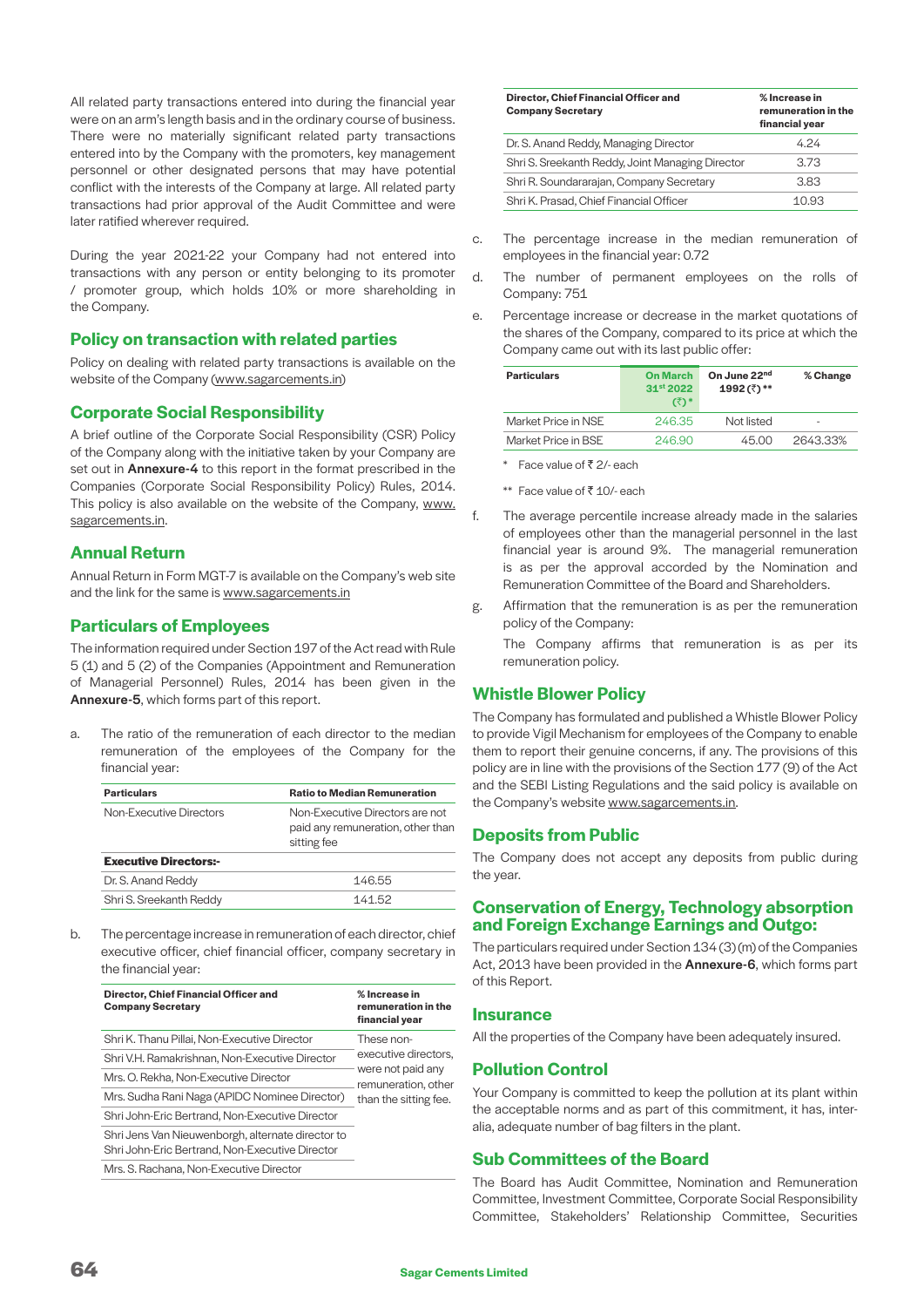Allotment Committee and Risk Management Committee. The composition and other details of these committees, have been given in the Report on the Corporate Governance, which forms part of the Integrated Report.

#### **Compliance Certificate**

A certificate as stipulated under Schedule V (E) of the SEBI Listing Regulations from a Practicing Company Secretary regarding compliance with the conditions of Corporate Governance is attached to this Report along with our report on Corporate Governance.

#### **Material Changes and Commitments since the end of the Financial Year**

The shareholders at their Extra-ordinary General Meeting held on 23<sup>rd</sup> April 2022 approved a proposal to issue and allot 1,32,07,548 equity shares of  $\bar{z}$  2/- each at an issue price of  $\bar{z}$  265/- per share through preferential allotment. The Securities Allotment Committee in its meeting held on  $7<sup>th</sup>$  May, 2022 allotted the said 1,32,07,548 equity shares to M/s.PI Opportunities Fund-I Scheme II. The process of getting them listed on the Stock Exchanges are currently in progress. Other than this, there were no other material changes or commitments between the end of the financial year and the date of this report.

# **Significant and material orders passed by the Regulators**

There are no significant material orders passed by the Regulators / Courts which would impact the going concern status of the Company and its future operations.

# **Cautionary Statement**

Statements in this report and its annexures describing company's projections, expectations and hopes are forward looking. Though, these are based on reasonable assumption, their actual results may differ.

#### **Acknowledgement**

Your Directors wish to place on record their appreciation of the valuable co-operation extended to the Company by its bankers and various authorities of the State and Central Government. They thank the Distributors, Dealers, Consignment Agents, suppliers and other business associates of your Company for their continued support. Your Board also takes this opportunity to place on record its appreciation of the contributions made by the employees of company at all levels and last but not least, of the continued confidence reposed by you in the Management.

For and on behalf of the Board of Directors

#### **Dr. S. Anand Reddy S. Sreekanth Reddy**

Hyderabad Managing Director Joint Managing Director 11th May 2022 DIN: 00123870 DIN: 00123889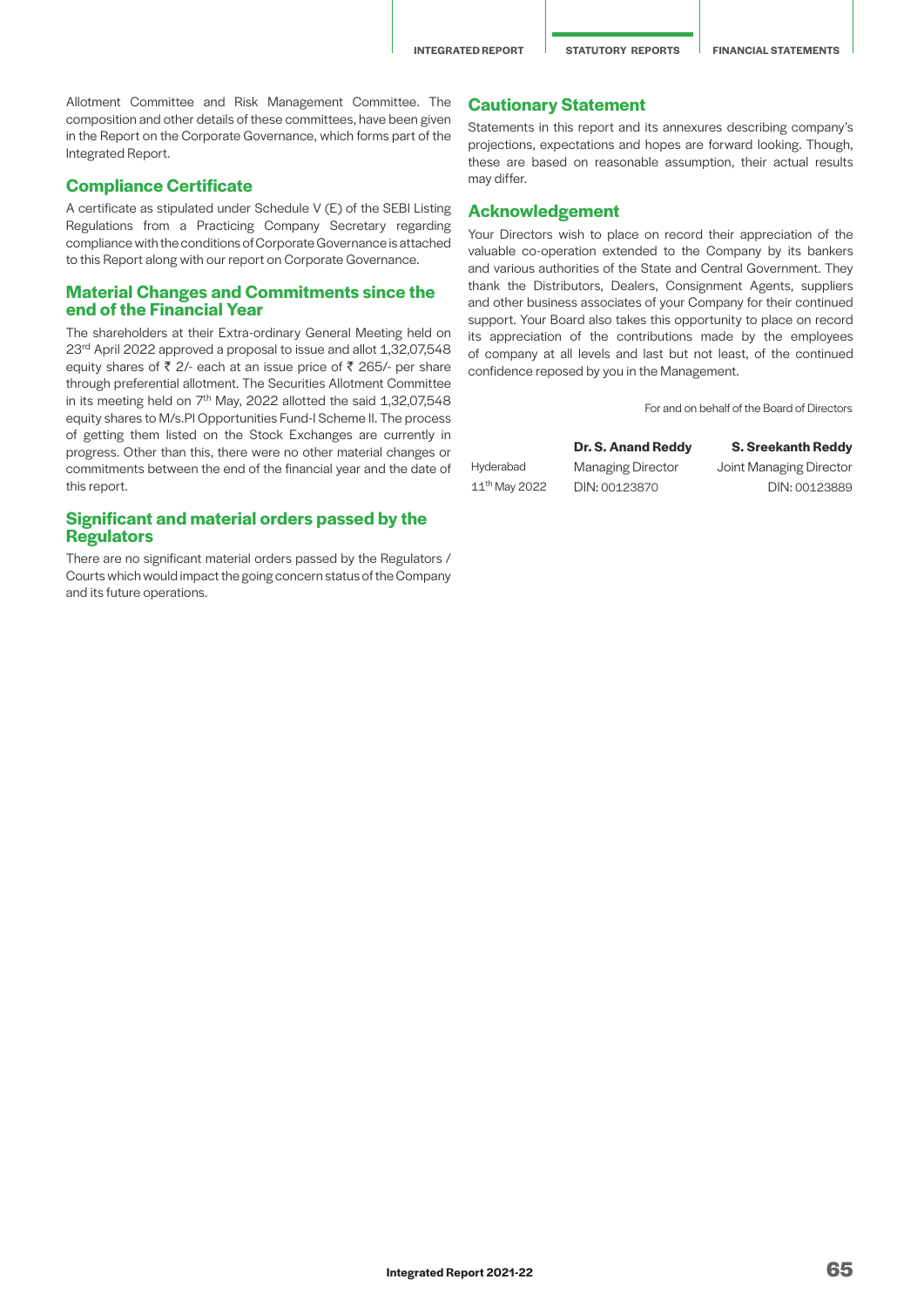# **Form AOC-1**

(Pursuant to first proviso to Sub-Section (3) of Section 129 read with rule 5 of Companies (Accounts) Rules, 2014)

#### **Statement containing salient features of the financial statement of subsidiaries/associate companies/joint ventures**

### **Part "A": Subsidiaries**

(Information in respect of each subsidiary to be presented with amounts in Lakhs)

|     | S. No. Particulars                                                                                                             | <b>Details</b>       | <b>Details</b>        |
|-----|--------------------------------------------------------------------------------------------------------------------------------|----------------------|-----------------------|
| 1.  | Name of the subsidiary                                                                                                         | SAGAR CEMENTS        | <b>JAJPUR CEMENTS</b> |
|     |                                                                                                                                | (M) PRIVATE          | PRIVATE LIMITED       |
|     |                                                                                                                                | LIMITED (SCMPL)      | (JCPL)                |
| 2.  | Reporting period for the subsidiary concerned, if different from the holding company's reporting period                        | Not Applicable       | Not Applicable        |
| 3.  | Reporting currency and Exchange rate as on the last date of the relevant financial year in the case of foreign<br>subsidiaries | <b>Indian Rupees</b> | <b>Indian Rupees</b>  |
| 4.  | <b>Share Capital</b>                                                                                                           | 504                  | 10,768                |
| 5.  | Reserves & surplus                                                                                                             | 15,401               | (1,512)               |
| 6.  | <b>Total Assets</b>                                                                                                            | 65,610               | 80,791                |
| 7.  | <b>Total Equity and Liabilities</b>                                                                                            | 65,610               | 80,791                |
| 8.  | Investments                                                                                                                    | $\Omega$             | 31,468                |
| 9.  | Turnover                                                                                                                       | 3,719                | 198                   |
| 10  | Profit/(Loss) before tax                                                                                                       | (3,818)              | (2,053)               |
| 11. | Provision for tax                                                                                                              | (960)                | (508)                 |
| 12. | Profit/(Loss) after tax                                                                                                        | (2,858)              | (1, 545)              |
| 13. | Proposed Dividend                                                                                                              | $\Omega$             | $\Omega$              |
| 14. | % of shareholding                                                                                                              | 65%                  | 100%                  |
|     |                                                                                                                                |                      |                       |

**Notes:** The following information shall be furnished at the end of the statement:

1. Names of subsidiaries which are yet to commence operations: Nil

2. Names of subsidiaries which have been liquidated or sold during the year: Nil

3. Sagar Cements (R) Limited, a wholly-owned subsidiary of Sagar Cements Limited was merged with the holding company during the year.

#### **Part "B": Associates and Joint Ventures**

The Company does not have any Associates or Joint Ventures

#### Statement pursuant to Section 129 (3) of the Companies Act, 2013 related to Associate Companies and Joint Ventures:

|    | Name of associates/Joint Ventures                                          | Nil |
|----|----------------------------------------------------------------------------|-----|
|    | Latest audited Balance Sheet Date                                          | Nil |
| 2. | Shares of Associate/Joint Ventures held by the Company for the year end    | Nil |
|    | No.                                                                        | Nil |
|    | Amount of Investment in Associates/Joint Venture                           | Nil |
|    | Extent of Holding%                                                         | Nil |
| 3. | Description of how there is significant influence                          | Nil |
| 4. | Reason why the associate/joint venture is not consolidated                 | Nil |
| 5. | Net worth attributable to shareholding as per latest audited Balance Sheet | Nil |
| 6. | Profit/Loss for the year                                                   | Nil |
|    | Considered in Consolidation                                                | Nil |
|    | II. Not Considered in Consolidation                                        | Nil |

1. Names of associates or joint ventures which are yet to commence operations: Nil

2. Names of associates or joint ventures which have been liquidated or sold during the year: Nil

# **Dr. S. Anand Reddy S. Sreekanth Reddy**

Managing Director **Managing Director** Analysis of Managing Director and Managing Director DIN: 00123870 DIN: 00123889

# **K. Prasad R. Soundararajan** Hyderabad Chief Financial Officer Company Secretary

11th May 2022 M. No. F4182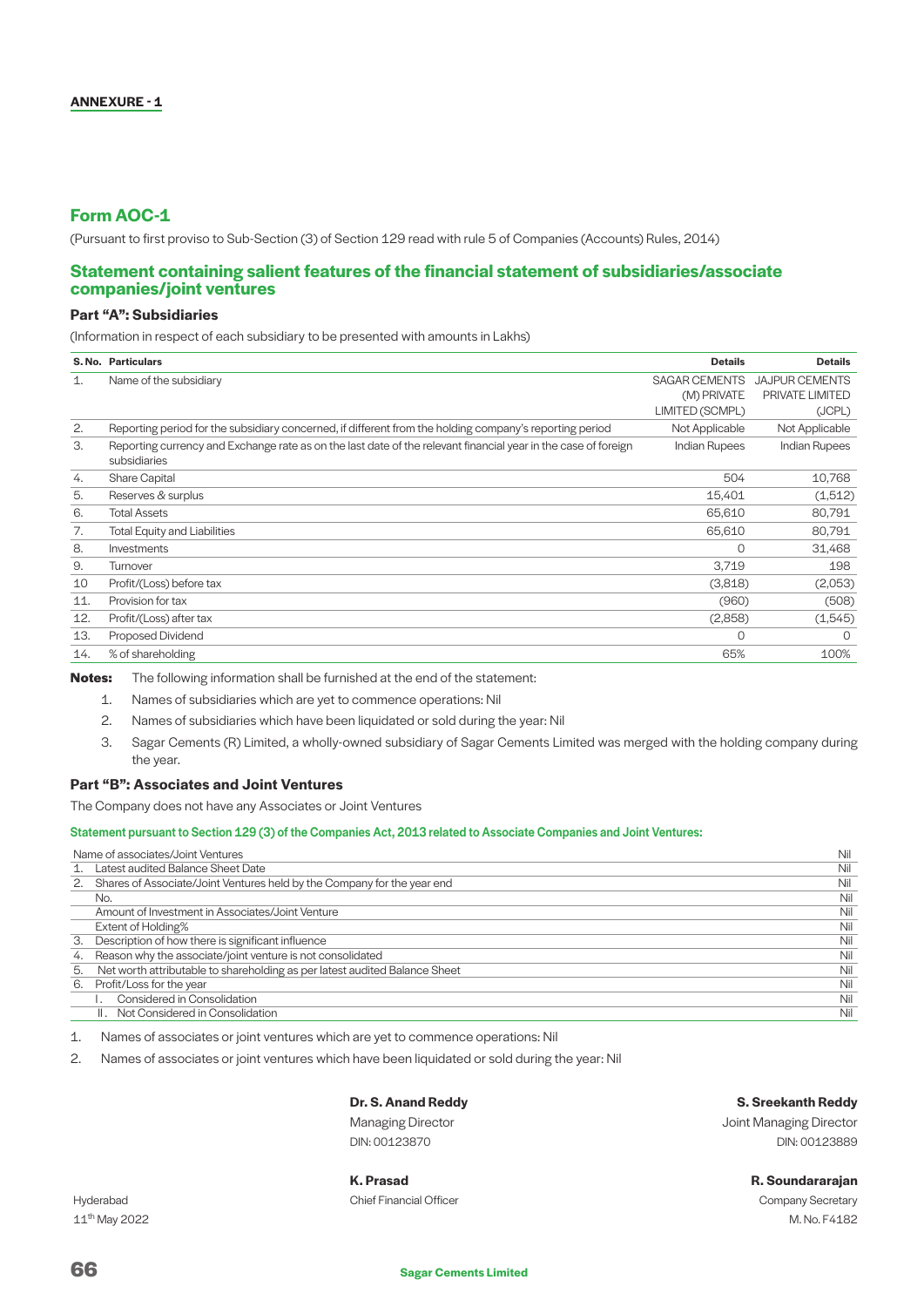#### **ANNEXURE - 2**

# **Form No. MR-3**

#### **Secretarial Audit Report**

For the Financial Year ended on March 31, 2022

[Pursuant to Section 204(1) of the Companies Act, 2013 and Rule No. 9 of the Companies (Appointment and Remuneration of Managerial Personnel) Rules, 2014]

#### To, The Members, Sagar Cements Limited,

Plot No.111, Road No.10, Jubilee Hills, Hyderabad, Telangana – 500033.

We have conducted the secretarial audit of the compliance of applicable statutory provisions and the adherence to good corporate practices by Sagar Cements Limited (hereinafter called "the Company"). Secretarial Audit was conducted in a manner that provided us a reasonable basis for evaluating the corporate conducts/ statutory compliances and expressing our opinion thereon.

Based on our verification of the Company's books, papers, minute books, forms and returns filed and other records maintained by the Company and also the information provided by the Company, its officers, agents and authorised representatives during the conduct of secretarial audit, we hereby report that in our opinion, the Company, during the audit period covering the financial year ended on March 31st 2022, complied with the statutory provisions listed hereunder and also the Company has proper Board-processes and compliance-mechanism in place to the extent, in the manner and subject to the reporting made hereinafter:

We have examined the books, papers, minute books, forms and returns filed and other records maintained by the Company for the financial year ended on March 31<sup>st</sup> 2022 according to the provisions of:

- (i) The Companies Act, 2013 (the Act) and the rules made thereunder;
- (ii) The Securities Contracts (Regulation) Act, 1956 ('SCRA') and the rules made thereunder;
- (iii) The Depositories Act, 1996 and the Regulations and Bye-laws framed thereunder;
- (iv) Foreign Exchange Management Act, 1999 and the rules and regulations made thereunder to the extent of Foreign Direct Investment, Overseas Direct Investment and External Commercial Borrowings.
- (v) The following Regulations and Guidelines prescribed under the Securities and Exchange Board of India Act, 1992 ('SEBI Act'):
	- (a) The Securities and Exchange Board of India (Substantial Acquisition of Shares and Takeovers) Regulations, 2011;
	- (b) The Securities and Exchange Board of India (Prohibition of Insider Trading) Regulations, 2015;
	- (c) The Securities and Exchange Board of India (Issue of Capital and Disclosure Requirements) Regulations, 2018;
- (d) The Securities Exchange Board of India (Share Based Employee Benefit) Regulations, 2014 / Securities and Exchange Board of India (Share Based Employee Benefits and Sweat Equity) Regulations, 2021; (Not applicable to the Company during the audit period);
- (e) The Securities and Exchange Board of India (Issue and Listing of Debt Securities) Regulations, 2008; (Not applicable to the Company during the audit period);
- (f) The Securities and Exchange Board of India (Registrars to an Issue and Share Transfer Agents) Regulations, 1993 regarding the Companies Act and dealing with client; (Not applicable to the Company during the audit period);
- (g) The Securities and Exchange Board of India (Delisting of Equity Shares) Regulations, 2009; (Not applicable to the Company during the audit period) and
- (h) The Securities and Exchange Board of India (Buyback of Securities) Regulations, 1998; (Not applicable to the Company during the audit period);
- (vi) The Employees Provident Fund and Miscellaneous Provisions Act, 1952;
- (vii) Employees State Insurance Act, 1948;
- (viii) Employers Liability Act, 1938;
- (ix) Environment Protection Act, 1986 and other environmental laws;
- (x) Equal Remuneration Act, 1976;
- (xi) Factories Act, 1948;
- (xii) Hazardous Wastes (Management and Handling) Rules, 1989 and Amendment Rule, 2003;
- (xiii) Maternity Benefits Act, 1961;
- (xiv) Minimum Wages Act, 1948;
- (xv) Negotiable Instruments Act, 1881;
- (xvi) Payment of Bonus Act, 1965;

(xvii) Payment of Gratuity Act, 1972;

(xviii) Payment of Wages Act, 1936 and other applicable labour laws;

- (xix) Laws specially applicable to the industry to which the Company belongs, as identified by the Management:
	- i. Cement Cess Rules, 1993;
	- ii. Cement (Quality Control) Order, 1995;
	- iii. Environmental (Protection) Act, 1986 Read with Environmental Protection Rules, 1986;
	- iv. The Hazardous Wastes (Managements Handling and Transboundary Movement) Rules, 2008;
	- v. The Water (Prevention & Control of Pollution) Act, 1974 read with Water (Prevention & Control of Pollution) Rules, 1975;
	- vi. Water (Prevention & Control of Pollution) Cess Act, 1977;
	- vii. The Air (Prevention & Control of Pollution) Act, 1981 read with Air (Prevention & Control of Pollution) Rules, 1982;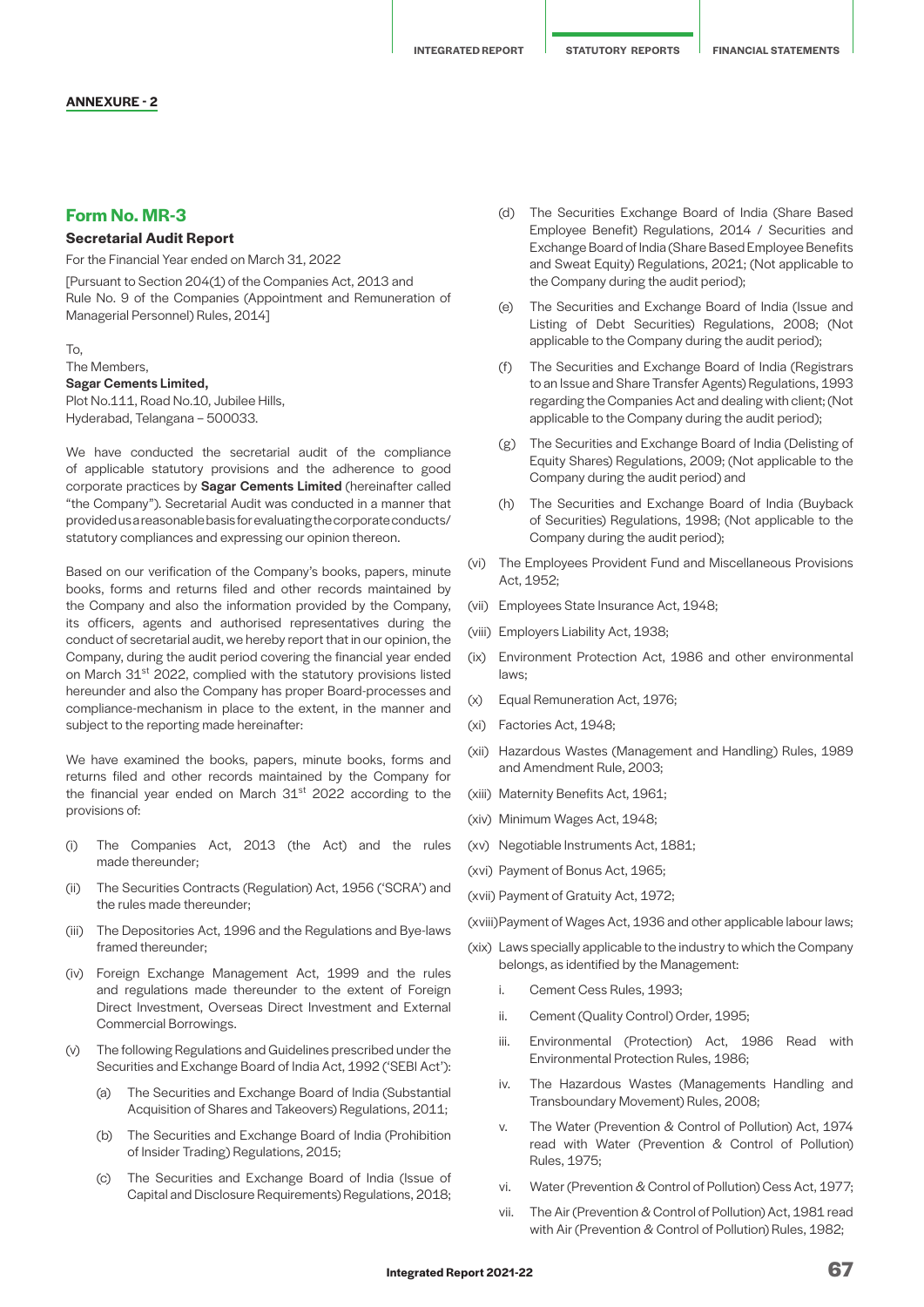- viii. The Noise Pollution (Regulation And Control) Rules, 2000;
- ix. Mines Act, 1952 and Rules issued thereunder;
- x. Mines and Mineral (Regulation and Development) Act, 1957;
- xi. The Electricity Act, 2003;
- xii. National Tariff Policy;
- xiii. Essential Commodities Act, 1955;
- xiv. Explosives Act, 1884; and
- xv. Indian Boilers Act, 1923.

We have also examined compliance with the applicable clauses of the following:

- (i) Secretarial Standards issued by the Institute of Company Secretaries of India;
- (ii) The SEBI (Listing Obligations and Disclosure Requirements) Regulations, 2015.

During the period under review, the Company has complied with the provisions of the Act, Rules, Regulations, Guidelines, standards etc. mentioned above.

We further report that on examination of the relevant documents and records and based on the information provided by the Company, its officers and authorised representatives during the conduct of the audit, and also on the review of compliance reports by respective department heads / Company Secretary of the Company, in our opinion, there exist adequate systems and processes and control mechanism in the Company to monitor and ensure compliance with applicable general laws.

We further report that the compliances by the Company of applicable financial laws, like direct and indirect tax laws, have not been reviewed in this audit since the same is not within the scope of our audit.

We further report that the Board of Directors of the Company has been duly constituted with proper balance of Executive Directors, Non-Executive Directors and Independent Directors. There were no changes in the composition of the Board of Directors that took place during the period under review.

We further report that adequate notice was given to all Directors to schedule the Board Meetings and agenda with detailed notes there on were sent to them at least seven days in advance, and a system exists for seeking and obtaining further information and clarifications as may be required by them on the agenda items before the meeting and for meaningful participation at the meeting.

As per the minutes of the meetings duly recorded and signed by the Chairman, all the decisions of the Board were without any dissent.

We further report that there are adequate systems and processes in the Company commensurate with its size and operations to monitor and ensure compliance with applicable laws, rules, regulations and guidelines.

We further report that during the audit period the Company had following events which had bearing on the Company's affairs in pursuance of the above referred laws, rules, regulations, guidelines, standards etc.:

- 1. The Hon'ble National Company Law Tribunal, Hyderabad Bench ('NCLT') had, vide its Order No. CP(CAA) No.49/230/ HDB/2021 dated March 15<sup>th</sup> 2022 ('Order'), approved the Scheme of Arrangement between the Company and Sagar Cements (R) Limited ('Transferor Company'), wholly-owned subsidiary of the Company, under Sections 230 to 232 of the Companies Act, 2013 and the rules made thereunder ('the Scheme'). The Appointed Date of the Scheme is March 30, 2021.
- 2. The Company has issued and allotted 25,000 Secured, Unlisted, Redeemable Non-Convertible Debentures of ₹ 1,00,000/- each aggregating to ₹ 250,00,00,000/- on private placement basis.
- 3. During the audit period, the Board of Directors has given its approval for following:
	- a. Issue up to 1,32,07,548 Equity Shares on preferential issue basis; and
	- b. Merger of Jajpur Cements Private Limited, wholly-owned subsidiary, with the Company.

#### for **B S S & Associates Company Secretaries**

|                                 | <b>S. Srikanth</b>      |
|---------------------------------|-------------------------|
|                                 | Partner                 |
|                                 | ACS No.: 22119          |
| Place: Hyderabad                | C.P. No.: 7999          |
| Date: 11 <sup>th</sup> May 2022 | UDIN: A022119D000300584 |

This Report is to be read with our letter of even date which is annexed as 'Annexure-A' and forms an integral part of this report.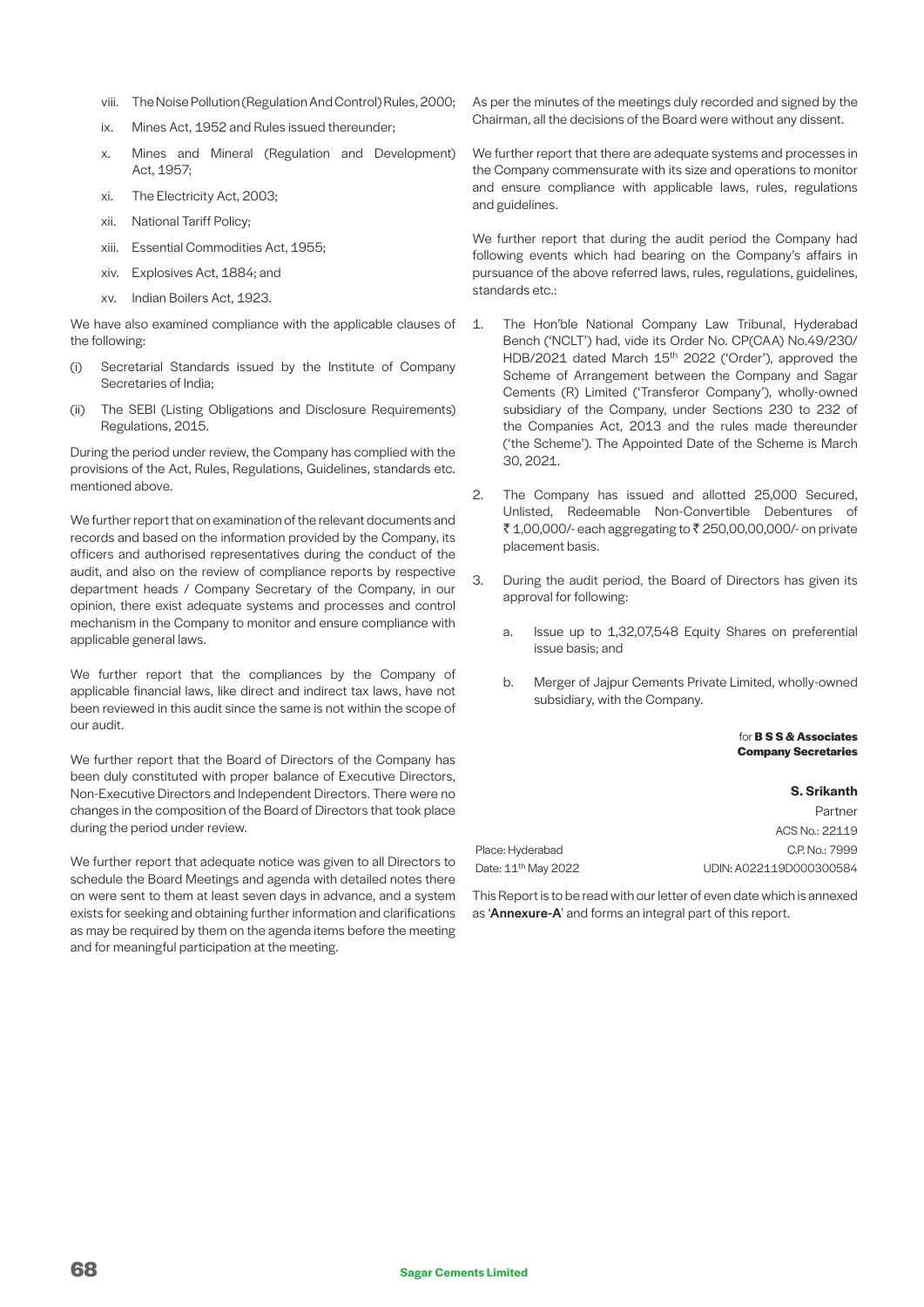#### **ANNEXURE - A**

To, The Members, Sagar Cements Limited, Plot No.111, Road No.10, Jubilee Hills, Hyderabad, Telangana – 500033.

Our report of even date is to be read along with this letter.

- 1. Maintenance of Secretarial record is the responsibility of the management of the Company. Our responsibility is to express an opinion on these secretarial records based on our audit.
- 2. We have followed the audit practices and processes as were appropriate to obtain reasonable assurance about the correctness of the contents of the Secretarial records. The verification was done on test basis to ensure that correct facts are reflected in Secretarial records. We believe that the process and practices, that we followed provide a reasonable basis for our opinion.
- 3. We have not verified the correctness and appropriateness of financial records and Books of Accounts of the Company.
- 4. Wherever required, we have obtained the Management representation about the Compliance of laws, rules and regulations and happening of events etc.
- 5. The compliance of the provisions of Corporate and other applicable laws, rules, regulations, standards is the responsibility of management. Our examination was limited to the verification of procedure on test basis.
- 6. The Secretarial Audit report is not an assurance as to the future viability of the Company or of the efficacy or effectiveness with which the management has conducted the affairs of the Company.

for **B S S & Associates Company Secretaries**

**S. Srikanth**

Partner ACS No.: 22119 Place: Hyderabad C.P. No.: 7999 Date: 11th May 2022 UDIN: A022119D000300584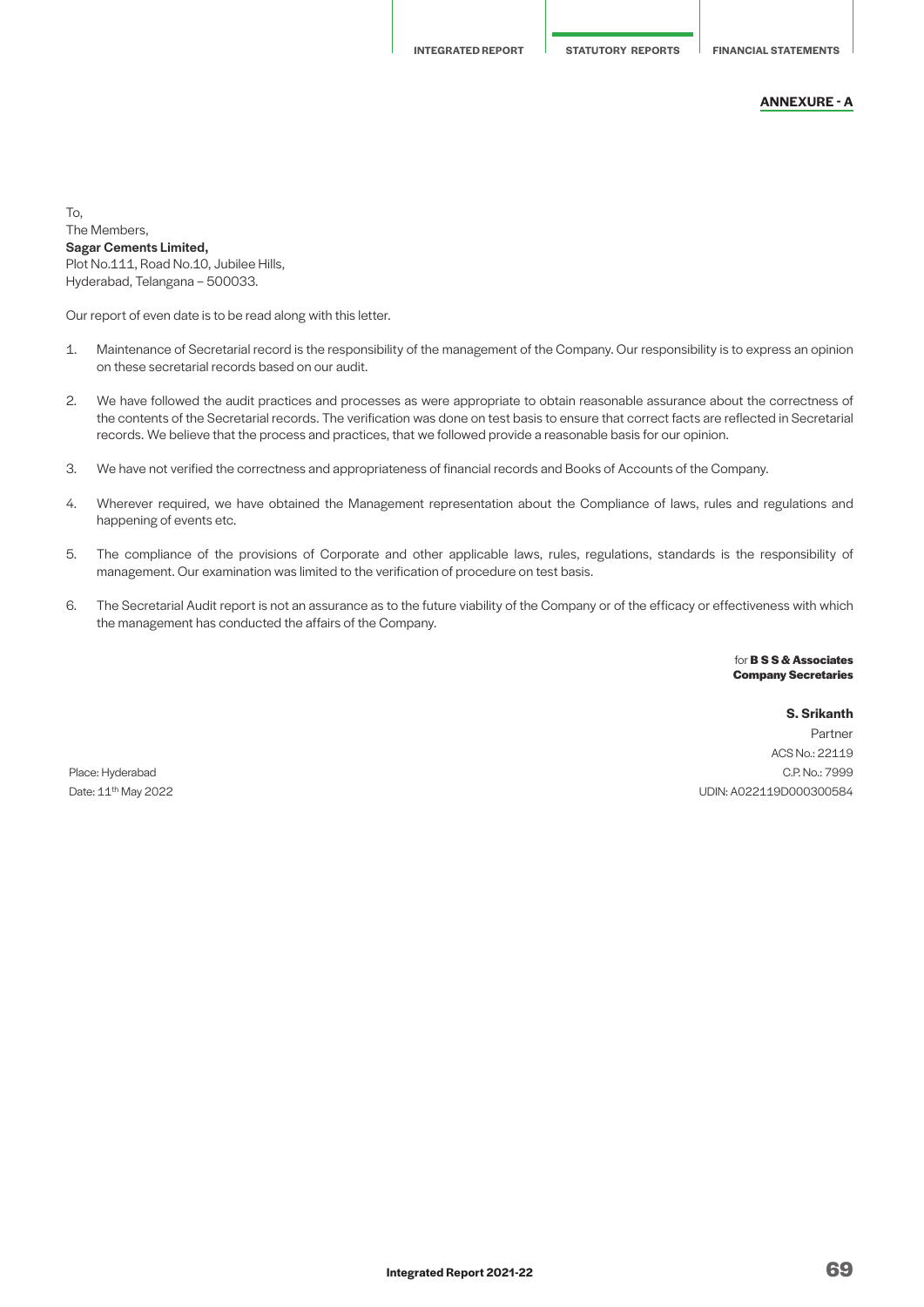# **Secretarial Compliance Report**

#### To,

#### Sagar Cements Limited,

Plot No.111, Road No.10, Jubilee Hills, Hyderabad, Telangana – 500033.

We, B S S & Associates, Company Secretaries, have examined:

- (a) all the documents and records made available to us and explanation provided by Sagar Cements Limited ("the listed entity"),
- (b) the filings/ submissions made by the listed entity to the stock exchanges,
- (c) website of the listed entity,
- (d) any other document/ filing, as may be relevant, which has been relied upon to make this certification, for the year ended March 31<sup>st</sup> 2022 ("Review Period") in respect of compliance with the provisions of:
- (a) the Securities and Exchange Board of India Act, 1992 ("SEBI Act") and the Regulations, circulars, guidelines issued thereunder; and
- (b) the Securities Contracts (Regulation) Act, 1956 ("SCRA"), rules made thereunder and the Regulations, circulars, guidelines issued thereunder by the Securities and Exchange Board of India ("SEBI");

The specific Regulations, whose provisions and the circulars/ guidelines issued thereunder, have been examined, include:

- (a) Securities and Exchange Board of India (Listing Obligations and Disclosure Requirements) Regulations, 2015;
- (b) Securities and Exchange Board of India (Issue of Capital and Disclosure Requirements) Regulations, 2018;
- (c) Securities and Exchange Board of India (Substantial Acquisition of Shares and Takeovers) Regulations, 2011;
- (d) Securities and Exchange Board of India (Buyback of Securities) Regulations, 2018–Not applicable during the Review Period;
- (e) Securities and Exchange Board of India (Share Based Employee Benefits) Regulations, 2014 / Securities and Exchange Board of India (Share Based Employee Benefits and Sweat Equity) Regulations, 2021–Not applicable during the Review Period;
- (f) Securities and Exchange Board of India (Issue and Listing of Debt Securities) Regulations, 2008–Not applicable during the Review Period;
- (g) Securities and Exchange Board of India (Issue and Listing of Non-Convertible and Redeemable Preference Shares) Regulations,2013–Not applicable during the Review Period;
- (h) Securities and Exchange Board of India (Prohibition of Insider Trading) Regulations, 2015; and circulars / guidelines issued thereunder;

And based on the above examination, we hereby report that, during the Review Period:

(a) The listed entity has complied with the provisions of the above Regulations and circulars/ guidelines issued thereunder, except in respect of matters specified below:-

| <b>Compliance Requirement</b>                                    | Deviations | Observations/ Remarks of the        |
|------------------------------------------------------------------|------------|-------------------------------------|
| No. (Regulations/circulars/guidelines including specific clause) |            | <b>Practicing Company Secretary</b> |
|                                                                  | Ni         |                                     |

- (b) The listed entity has maintained proper records under the provisions of the above Regulations and circulars/ guidelines issued thereunder insofar as it appears from our examination of those records.
- (c) The following are the details of the actions taken against the listed entity/ its promoters/ directors/ material subsidiaries either by SEBI or by Stock Exchanges (including under the Standard Operating Procedures issued by SEBI through various circulars) under the aforesaid Acts/ Regulations and circulars/ guidelines issued thereunder.

| No. by         | Sr. Action Taken | Details of<br>Violation | Details of action taken E.g. fines, warning letter,<br>debarment, etc. | <b>Observations/remarks of the Practicing</b><br><b>Company Secretary, if any</b> |
|----------------|------------------|-------------------------|------------------------------------------------------------------------|-----------------------------------------------------------------------------------|
| Not Applicable |                  |                         |                                                                        |                                                                                   |

(d) The listed entity has taken the following actions to comply with the observations made in previous reports:

| Sr. Observations of the Practicing<br>No. Company Secretary in the<br>previous reports                                                                                                                                                                                                                                                    | Observations made in the<br>secretarial compliance<br>report for the year ended | if any | Actions taken by the listed entity,                                                                                                                                                                                                                                                                                                                                         | <b>Comments of the Practicing Company</b><br>Secretary on the actions taken by the<br>listed entity                                                                                                                                                                                                                                                                                                                    |
|-------------------------------------------------------------------------------------------------------------------------------------------------------------------------------------------------------------------------------------------------------------------------------------------------------------------------------------------|---------------------------------------------------------------------------------|--------|-----------------------------------------------------------------------------------------------------------------------------------------------------------------------------------------------------------------------------------------------------------------------------------------------------------------------------------------------------------------------------|------------------------------------------------------------------------------------------------------------------------------------------------------------------------------------------------------------------------------------------------------------------------------------------------------------------------------------------------------------------------------------------------------------------------|
| 01. Being the top 1000 listed entity March 31 <sup>st</sup> 2021<br>as on 31/03/2020, the listed<br>entity had no Independent<br>Woman Director during the<br>period from 01/04/2020<br>to 29.06.2020 as required<br>under Regulation $17(1)(a)$ of<br>the SEBI (Listing Obligations<br>and Disclosure Requirements)<br>Regulations, 2015 |                                                                                 | 1.     | The listed entity rectified the non-<br>compliance by appointing an Independent<br>Woman Director on the Board with effect<br>from 30.06.2020.<br>2. A fine of ₹4,50,000/- plus applicable GST<br>was paid to the NSE for non-compliance.<br>The listed entity had requested BSE to<br>waive-off the fine and the same was proved<br>by BSE vide its e-mail dt. 06/07/2021. | To the best of our knowledge,<br>the non-compliance of delay in<br>appointing an Independent Woman<br>Director on the Board was not due<br>to any negligence; and we were<br>informed that the reason for the<br>delay was to find appropriate person<br>to hold the position of Independent<br>Director in the listed entity. The listed<br>entity rectified it by making requisite<br>appointment w.e.f. 30/06/2020. |

#### for **B S S & Associates Company Secretaries**

#### **S. Srikanth**

Partner ACS No.: 22119<br>C.P. No.: 7999 Place: Hyderabad C.P. No.: 7999 Date: 11th May 2022 UDIN: A022119D000300617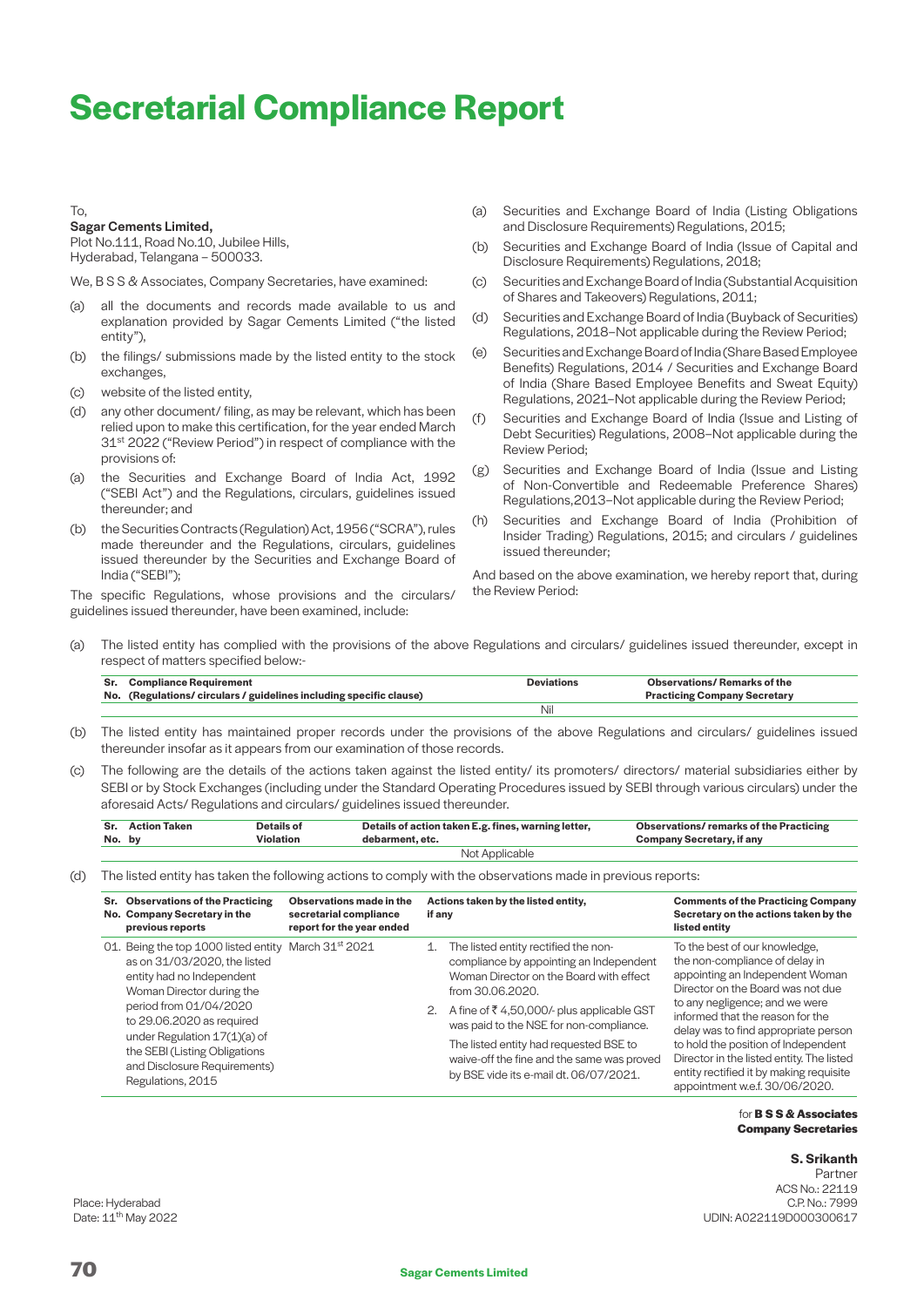#### **ANNEXURE - 3**

# **Form No. AOC-2**

[Pursuant to Clause (h) of Sub-Section (3) of Section 134 of the Act and Rule 8 (2) of the Companies (Accounts) Rules, 2014]

Form for disclosure of particulars of contracts / arrangements entered in to by the Company with related parties referred to in Sub-Section (1) of Section 188 of the Companies Act, 2013 including certain arms length transactions under third proviso thereto.

1. Details of contracts or arrangements or transactions not at arm's length basis:

 Sagar Cements Limited has not entered into any contract or arrangement or transaction with its related parties which is not in its ordinary course of business or at arm's length during financial year 2021-22.

2. Details of material contracts or arrangements or transactions at arm's length basis:

There were no material contracts or arrangements or transactions with related parties during the financial year 2021-22.

On behalf of the Board of Directors

**Dr. S. Anand Reddy S. Sreekanth Reddy**

Hyderabad Chief Financial Officer Company Secretary

Managing Director **Managing Director** Joint Managing Director DIN: 00123870 DIN: 00123889

**K. Prasad R. Soundararajan** 11th May 2022 M. No. F4182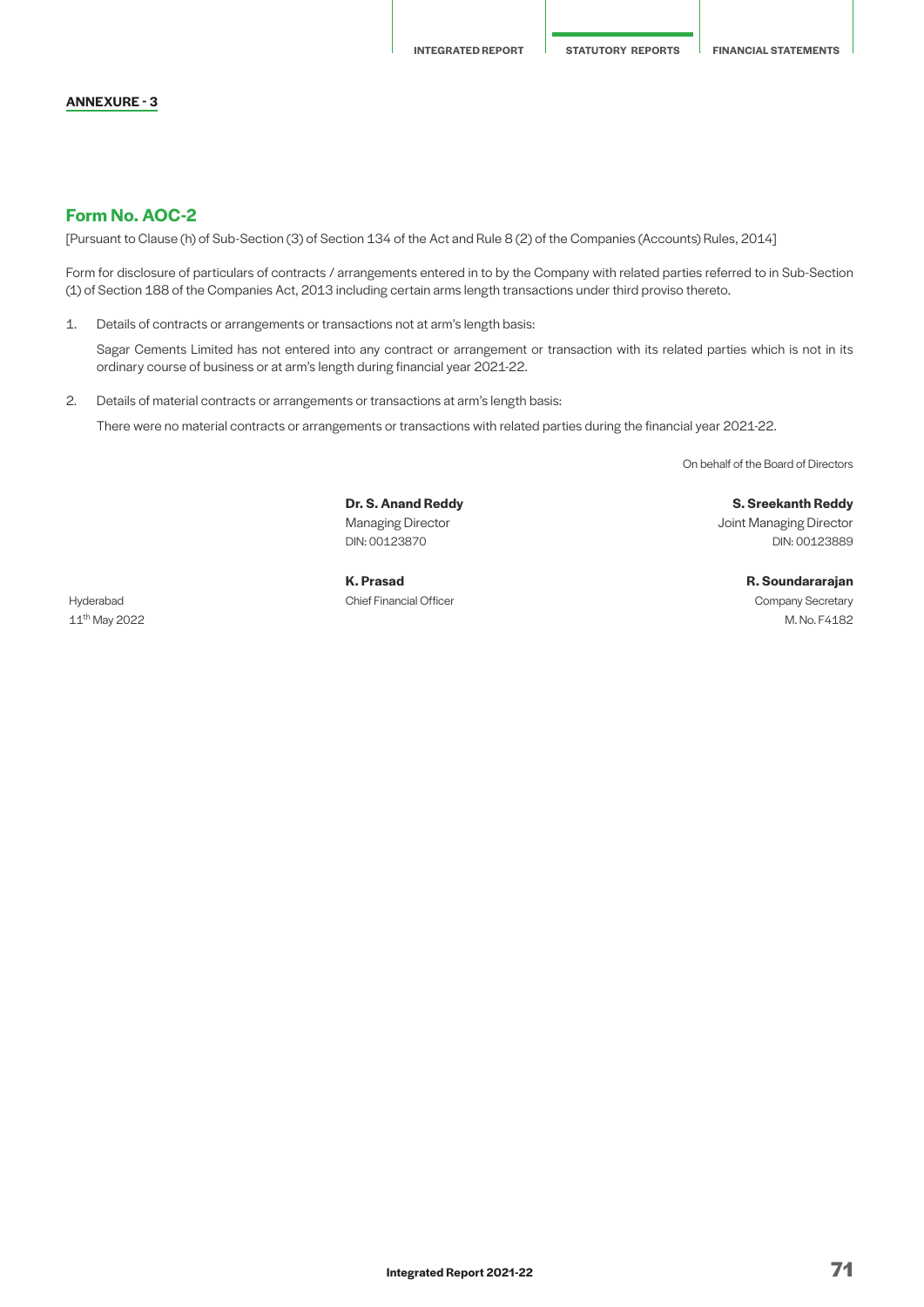# **Annual Report on CSR Activities**

#### **1. Brief outline on CSR Policy of the Company:**

 Sagar Cements Limited is committed to operate and grow its business in a socially responsible way, while reducing the environmental impact of its operations and increasing its positive social impact.

 It aims to achieve growth in a responsible way by encouraging people to take action every day that will have big difference in the long run. This CSR Policy is guided by the following principles:

- 1. It conducts its operations with integrity and responsibility, keeping in view the interest of all its stakeholders.
- 2. It believes that growth and environment should go hand and in hand.
- 3. It looks formal collaboration with different stakeholders including Governments, NGOs, IGOs, Suppliers, Farmers and Distributors to tackle the challenges faced by the society.

 The activities undertaken / to be undertaken by the Company as CSR activities are not expected to lead to any additional surplus beyond what would accrue to the Company in the course of its normal operations.

 In accordance with Section 135 (5) of the Companies Act, 2013, the Company is committed to spend atleast 2% of the average net profit made during the three immediately preceding financial years in areas listed out in the Schedule VII of the Companies Act, 2013.

 The Company has a structured governance procedure to monitor its CSR activities, for which purpose, it has constituted a CSR Committee with an independent director as its Chairman.

#### **2. Composition of CSR Committee:**

| SI.<br>No. | <b>Name of Director</b> | <b>Designation / Nature of</b><br><b>Directorship</b> | <b>Number of meetings of CSR</b><br>Committee held during the year | <b>Number of meetings of CSR Committee</b><br>attended during the year |
|------------|-------------------------|-------------------------------------------------------|--------------------------------------------------------------------|------------------------------------------------------------------------|
|            | Shri K. Thanu Pillai    | Chairman                                              |                                                                    |                                                                        |
|            | Dr. S. Anand Reddy      | Member                                                |                                                                    |                                                                        |
|            | Shri S. Sreekanth Reddy | Member                                                |                                                                    |                                                                        |
|            | Mrs. S. Rachana         | Member                                                |                                                                    |                                                                        |

- **3. Web-link where Composition of CSR committee, CSR Policy and CSR projects approved by the board are disclosed on the website of the Company, Composition of CSR Committee:** <https://sagarcements.in/investors/board-committees> **CSR Policy and CSR Projects:** [https://sagarcements.in/wp-content/uploads/2020/08/Scl\\_CSR-Policy\\_21.5.2015.pdf](https://sagarcements.in/wp-content/uploads/2020/08/Scl_CSR-Policy_21.5.2015.pdf
)
- **4. Details of Impact assessment of CSR projects carried out in pursuance of sub-rule (3) of rule 8 of the Companies (Corporate Social Responsibility Policy) Rules, 2014, if applicable (attach the report):** Not applicable
- **5. Details of the amount available for set off in pursuance of sub-rule (3) of rule 7 of the Companies (Corporate Social Responsibility Policy) Rules, 2014 and amount required for set off for the financial year, if any:**

| No. | <b>SI.</b> Financial Year | Amount available for set-off from preceding<br>financial years (in $\bar{z}$ ) | Amount required to be set-off for<br>the financial year, if any (in $\bar{z}$ ) |  |
|-----|---------------------------|--------------------------------------------------------------------------------|---------------------------------------------------------------------------------|--|
|     |                           | Not applicable                                                                 |                                                                                 |  |

- **6.** Average net profit of the Company as per Section 135(5): ₹12127 lakhs.
- **7.** (a) Two percent of average net profit of the Company as per Section 135(5): ₹242.53 lakhs.
	- **(b) Surplus arising out of the CSR projects or programmes or activities of the previous financial years:** Nil
	- **(c)** Amount required to be set off for the financial year, if any: ₹13.67 lakhs
	- **(d) Total CSR obligation for the financial year (7a+7b-7c): ₹228.86 lakhs**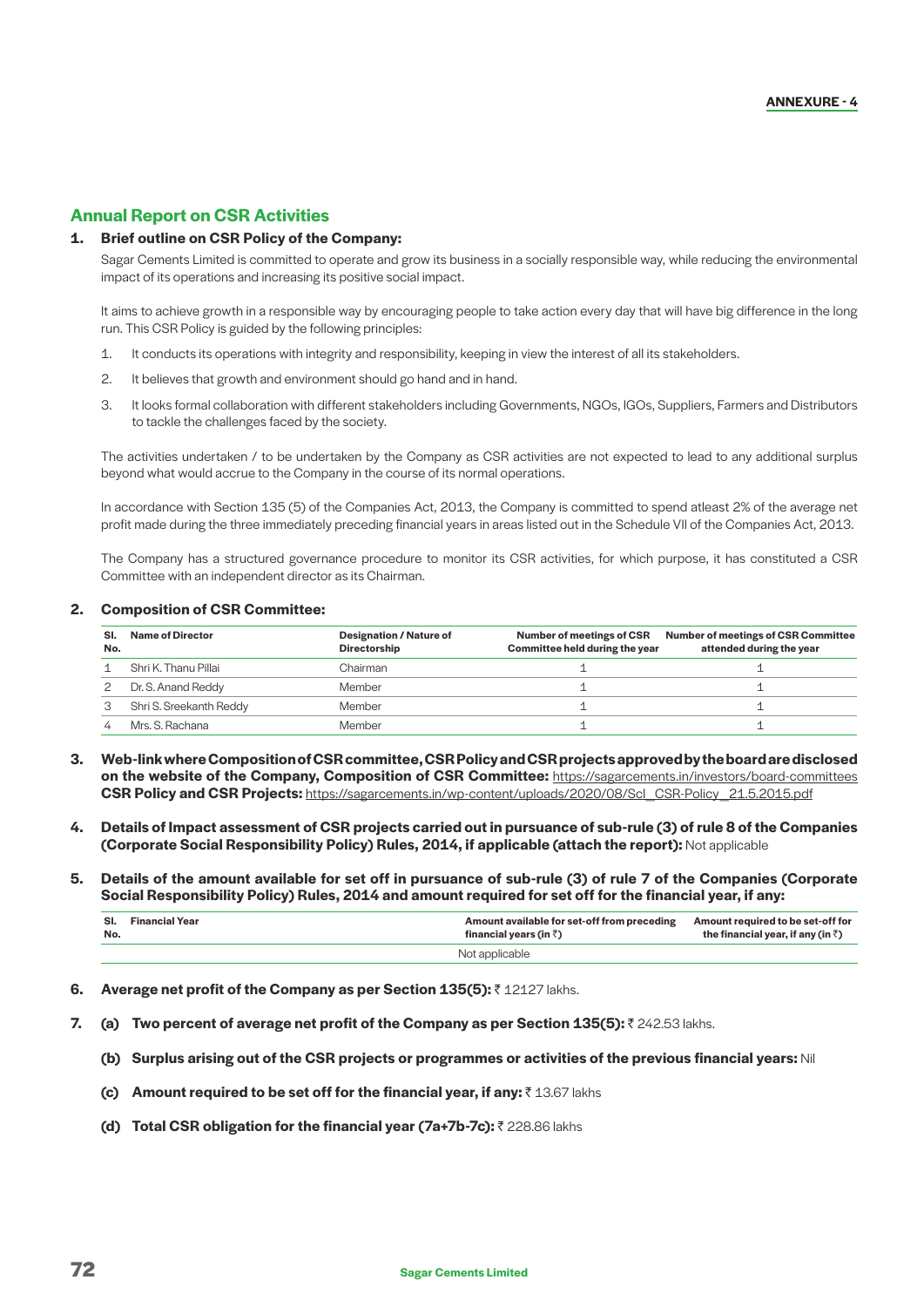#### **8. (a) CSR amount spent or unspent for the financial year:**

| <b>Total Amount Spent for the Financial Year</b> | Amount Unspent (in $\bar{z}$ ) |                                                                                 |                                                                                                         |        |                  |  |  |
|--------------------------------------------------|--------------------------------|---------------------------------------------------------------------------------|---------------------------------------------------------------------------------------------------------|--------|------------------|--|--|
| $($ ₹ in Lakhs)                                  |                                | <b>Total Amount transferred to Unspent CSR</b><br>Account as per Section 135(6) | Amount transferred to any fund specified under Schedule VII as per<br>second proviso to Section 135(5), |        |                  |  |  |
|                                                  | Amount                         | Date of transfer                                                                | Name of the Fund                                                                                        | Amount | Date of transfer |  |  |
| 254.56                                           |                                | Not applicable                                                                  | Not applicable                                                                                          |        | Not applicable   |  |  |

#### **(b) Details of CSR amount spent against ongoing projects for the financial year:** Nil

| (2)                        | (3)                                                                            | (4)                    | (5)   | (6)                                                  | (7)                      | (8)            | (9)                                                            | (10)                          |                                                                                                                                     | (11)                                                              |
|----------------------------|--------------------------------------------------------------------------------|------------------------|-------|------------------------------------------------------|--------------------------|----------------|----------------------------------------------------------------|-------------------------------|-------------------------------------------------------------------------------------------------------------------------------------|-------------------------------------------------------------------|
| Name of the<br>No. Project | Item from<br>the list of<br>activities in<br><b>Schedule VII</b><br>to the Act | Local area<br>(Yes/No) |       | <b>Project</b>                                       | Amount<br>$(in \bar{z})$ | $(in \bar{z})$ | Amount<br><b>Account for</b><br>per Section<br>$135(6)$ (in ₹) | Mode of<br>tation<br>- Direct |                                                                                                                                     | <b>Mode of Implementation</b><br>- Through Implementing<br>Agency |
|                            |                                                                                |                        | State |                                                      |                          |                |                                                                |                               | Name                                                                                                                                | <b>CSR Registration</b><br>number                                 |
|                            |                                                                                |                        |       | <b>Location of the</b><br>project<br><b>District</b> |                          |                |                                                                | <b>Amount spent</b>           | duration allocated for in the current transferred to Implemen-<br>the project financial Year Unspent CSR<br>the project as (Yes/No) |                                                                   |

#### **(c) Details of CSR amount spent against other than ongoing projects for the financial year:**

| (1)        | (2)                                                                | (3)                                                                                                     | (4)                    | (5)                                                                                                                              | (6)                                                                | (7)                                       |             | (8)                                                               |
|------------|--------------------------------------------------------------------|---------------------------------------------------------------------------------------------------------|------------------------|----------------------------------------------------------------------------------------------------------------------------------|--------------------------------------------------------------------|-------------------------------------------|-------------|-------------------------------------------------------------------|
| SI.<br>No. | Name of the<br>Project                                             | Item from the list<br>of activities in<br><b>Schedule VII to</b><br>the Act                             | Local area<br>(Yes/No) | Location of the project                                                                                                          | <b>Amount spent</b><br>for the project Implemen-<br>$(in \bar{z})$ | Mode of<br>tation<br>- Direct<br>(Yes/No) |             | <b>Mode of implementation</b><br>- Through implementing<br>agency |
|            |                                                                    |                                                                                                         |                        | <b>State</b><br><b>District</b>                                                                                                  |                                                                    |                                           | <b>Name</b> | <b>CSR Registration</b><br>number                                 |
|            | 1. Preventive health care and<br>promotion for safe drinking water | Preventive health<br>care and promotion<br>of sanitation and<br>making available<br>safe drinking water | Yes                    | Local Areas of Nalgonda<br>District, Telangana and<br>Gudipadu Village, Yadiki<br>Mandal, Ananthapur District,<br>Andhra Pradesh | 12748761                                                           | <b>Direct</b>                             |             | Not Applicable                                                    |
| 2.         | Training and education                                             | Promotion of<br>Education and<br>infrastructure for it                                                  | Yes                    | Local Areas of Nalgonda<br>District, Telangana and<br>Gudipadu Village, Yadiki<br>Mandal, Ananthapur District,<br>Andhra Pradesh | 4990862                                                            | <b>Direct</b>                             |             |                                                                   |
| З.         | Training and promotion of sports                                   | Organising sports<br>events and sponsor<br>of sports personnel                                          | Yes                    | Local Areas of Nalgonda<br>District, Telangana and<br>Gudipadu Village, Yadiki<br>Mandal, Ananthapur District,<br>Andhra Pradesh | 323521                                                             | <b>Direct</b>                             |             |                                                                   |
|            | 4. Rural Development                                               | Laying of Roads<br>and related works                                                                    | Yes                    | Local Areas of Nalgonda<br>District, Telangana and<br>Gudipadu Village, Yadiki<br>Mandal, Ananthapur District,<br>Andhra Pradesh | 7392890                                                            | <b>Direct</b>                             |             |                                                                   |
|            | <b>Total</b>                                                       |                                                                                                         |                        |                                                                                                                                  | 25456034                                                           |                                           |             |                                                                   |

#### **(d) Amount spent in Administrative Overheads:** Nil

# **(e) Amount spent on Impact Assessment, if applicable:** Nil

### **(f) Total amount spent for the Financial Year (8b+8c+8d+8e): ₹2,54,56,034/-**

#### **(g) Excess amount for set off, if any**

| SI.<br>No. | <b>Particulars</b>                                                                                          | Amount<br>$($ ₹ in Lakhs) |
|------------|-------------------------------------------------------------------------------------------------------------|---------------------------|
| (i)        | Two percent of average net profit of the Company as per Section 135(5)                                      | 242.53                    |
| (ii)       | Total amount spent for the Financial Year                                                                   | 254.56                    |
| (iii)      | Excess amount spent for the financial year [(ii)-(i)]                                                       | 12.03                     |
| (iv)       | Surplus arising out of the CSR projects or programmes or activities of the previous financial years, if any | $\cap$                    |
| (v)        | Amount available for set off in succeeding financial years [(iii)-(iv)]                                     | Nil                       |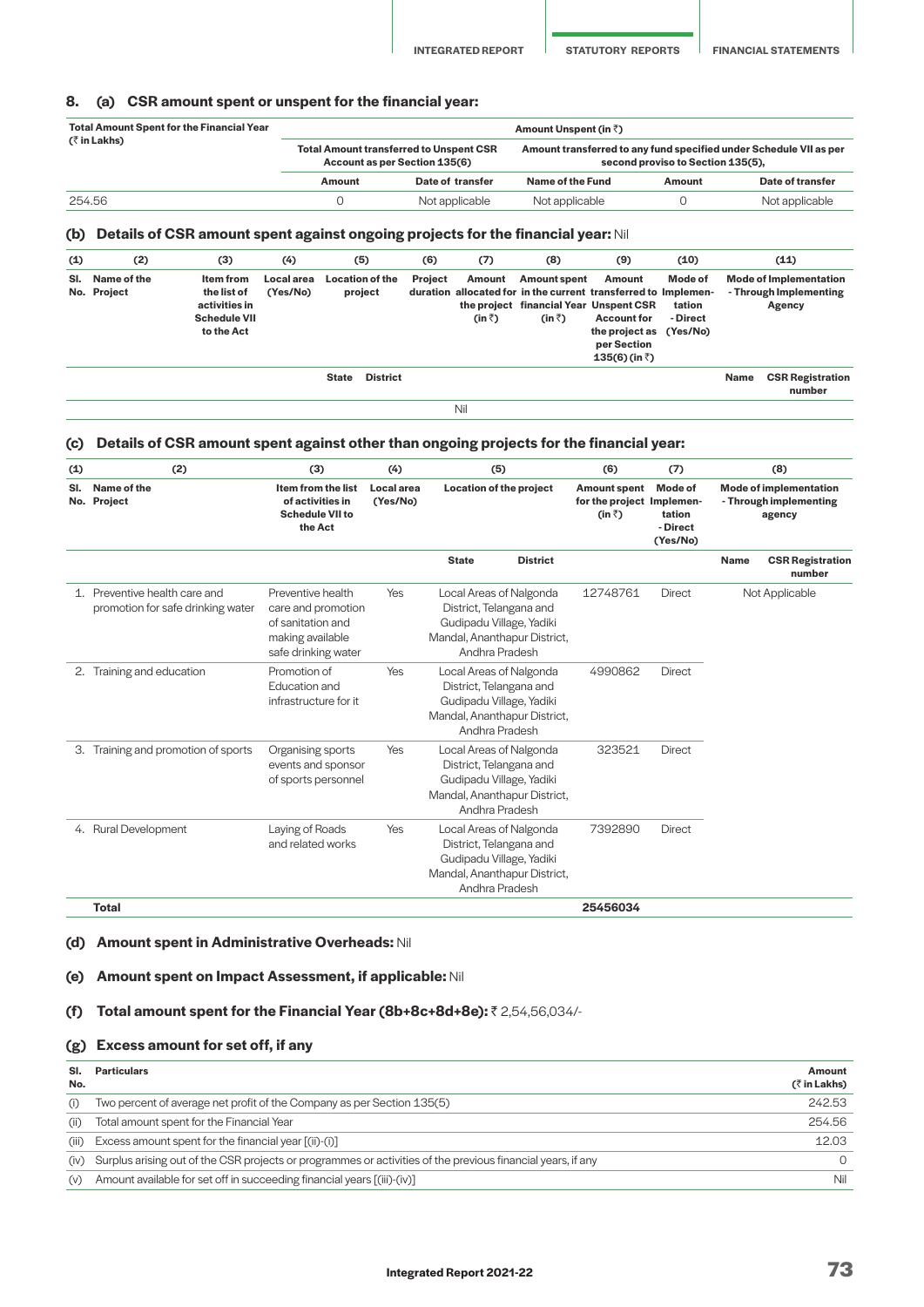# **9. (a) Details of Unspent CSR amount for the preceding three financial years:**

| SI. | <b>Preceding Financial</b><br>No. Year | Amount transferred to<br><b>Unspent CSR Account</b><br>under Section 135 (6) (in $\bar{z}$ ) | <b>Amount spent</b><br>in the reporting<br><b>Financial Year</b><br>(₹ in lakhs) | Amount transferred to any fund specified under Schedule VII as | per Section 135(6), if any |                  | Amount remaining to<br>be spent in succeeding<br>financial years. (in $\bar{z}$ ) |
|-----|----------------------------------------|----------------------------------------------------------------------------------------------|----------------------------------------------------------------------------------|----------------------------------------------------------------|----------------------------|------------------|-----------------------------------------------------------------------------------|
|     |                                        |                                                                                              |                                                                                  | Name of the Fund                                               | Amount (in $\bar{z}$ )     | Date of transfer |                                                                                   |
|     |                                        |                                                                                              |                                                                                  | Nil                                                            |                            |                  |                                                                                   |

### **(b) Details of CSR amount spent in the financial year for ongoing projects of the preceding financial year(s):**

| (1)            | (2)               | (3)                        | (4)                                                            | (5)                 | (6)                                                                 | (7)                                                                                         | (8)                                                                                            | (9)                                                         |
|----------------|-------------------|----------------------------|----------------------------------------------------------------|---------------------|---------------------------------------------------------------------|---------------------------------------------------------------------------------------------|------------------------------------------------------------------------------------------------|-------------------------------------------------------------|
| SI.<br>No.     | <b>Project ID</b> | <b>Name of the Project</b> | <b>Financial Year in</b><br>which the project<br>was commenced | Project<br>duration | <b>Total amount</b><br>allocated for the<br>project (in $\bar{z}$ ) | <b>Amount spent on</b><br>the project in the<br>reporting Financial<br>Year (in $\bar{z}$ ) | <b>Cumulative amount</b><br>spent at the end of<br>reporting Financial<br>Year (in $\bar{z}$ ) | <b>Status of</b><br>the project -<br>Completed /<br>Ongoing |
| Not Applicable |                   |                            |                                                                |                     |                                                                     |                                                                                             |                                                                                                |                                                             |

#### **10. In case of creation or acquisition of capital asset, furnish the details relating to the asset so created or acquired through CSR spent in the financial year:** NA

 **11. Specify the reason(s), if the Company has failed to spend two per cent of the average net profit as per Section 135(5):** NA

#### Hyderabad **Dr. S. Anand Reddy K. Thanu Pillai** 11<sup>th</sup> May 2022 **Managing Director** DIN: 00123870

Chairman, Corporate Responsibility Committee DIN: 00123920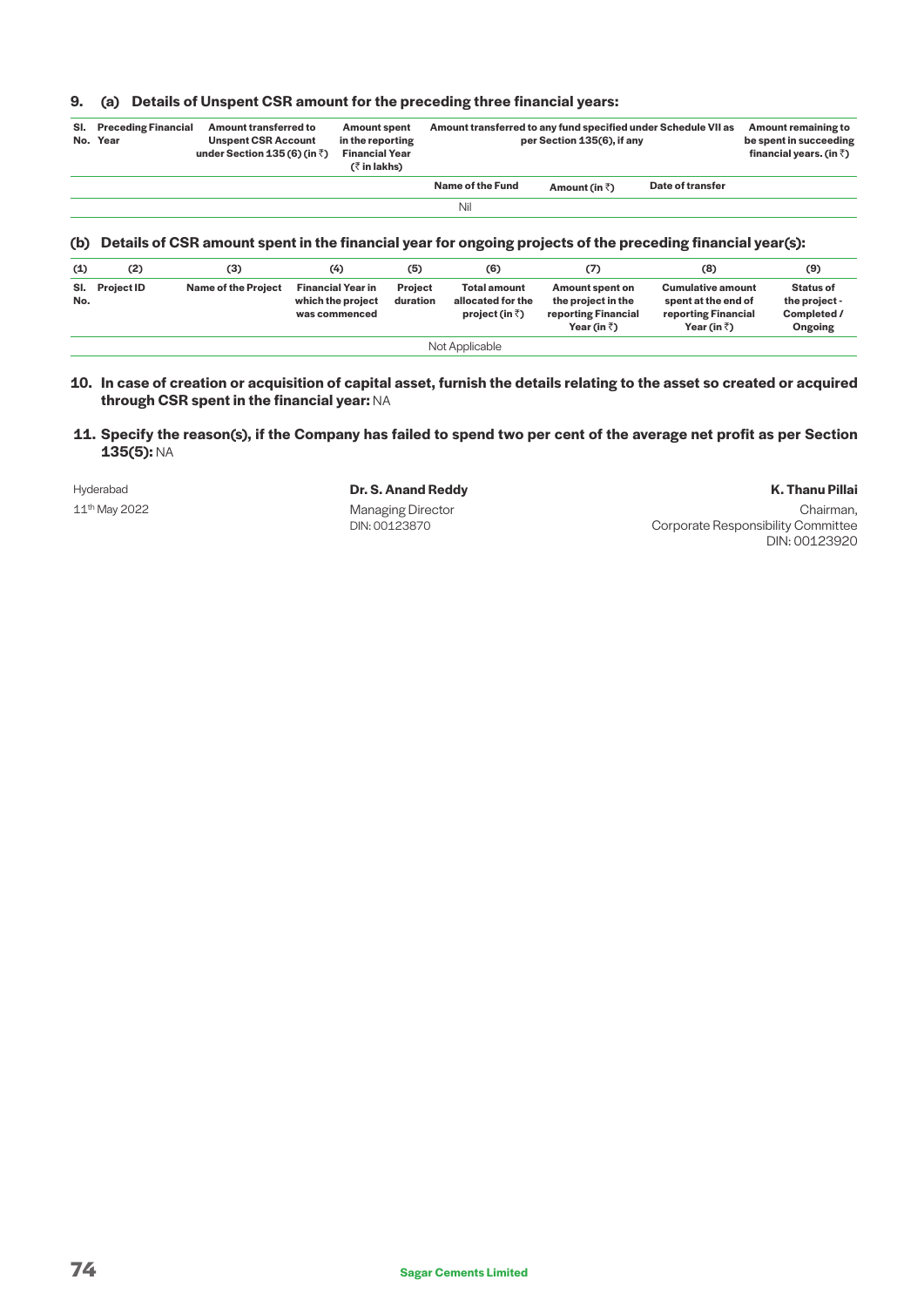#### **ANNEXURE - 5**

### **Particulars of employees as required under Section 197 of the Companies Act read with Rule 5 of the Companies (Appointment and Remuneration of Managerial Personnel) Rules, 2014**

| Name of the Employee                  | Dr. S. Anand Reddy       | Shri S. Sreekanth Reddy                         |
|---------------------------------------|--------------------------|-------------------------------------------------|
| Designation                           | <b>Managing Director</b> | Joint Managing Director                         |
| Age                                   | 58 years                 | 50 years                                        |
| Remuneration received $(\bar{\zeta})$ | 2,54,03,226              | 2,28,62,903                                     |
| Commission received $(\bar{\zeta})$   | 4,90,00,000              | 4,90,00,000                                     |
| Nature of employment                  | Contractual              | Contractual                                     |
| Nature of duties                      | General Management       | <b>General Management</b>                       |
|                                       |                          |                                                 |
| Oualification                         | M.B.B.S.                 | B.E. (1 & P)<br>P. G. Dip. in Cement Technology |
| Experience (Years)                    | 29                       | 26                                              |
| Date of Commencement of Employment    | 23/11/1991               | 26/06/2003                                      |

Dr. S. Anand Reddy and Shri S. Sreekanth Reddy are related to each other.

For and on behalf of the Board of Directors

Hyderabad **Dr. S. Anand Reddy Shri S. Sreekanth Reddy**

11<sup>th</sup> May 2022 **11th May 2022** 2022 2012 11th Managing Director Channel Managing Director 31th Managing Director DIN: 00123870 DIN: 00123889